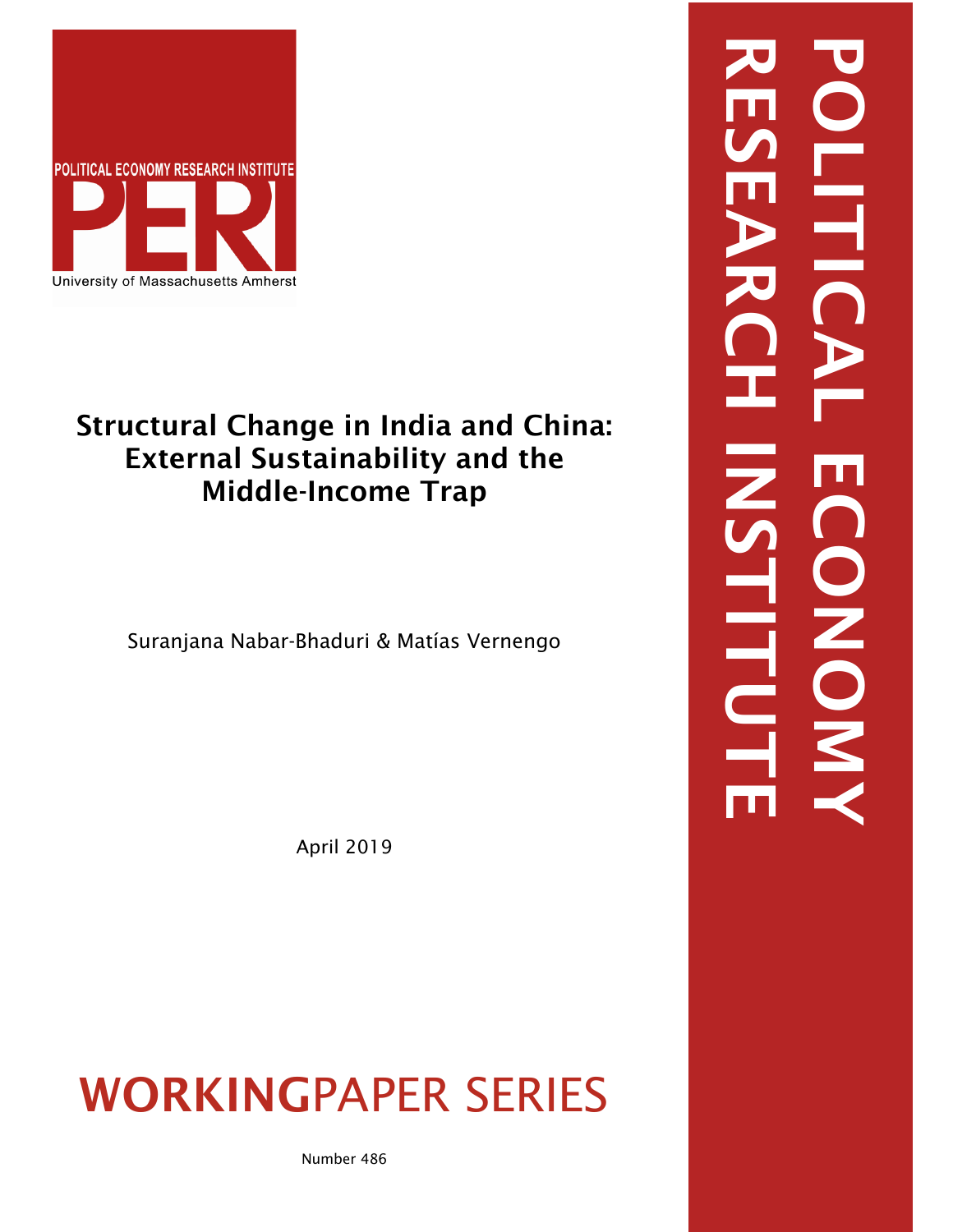#### **Structural Change in India and China: External Sustainability and the Middle-Income Trap**

Suranjana Nabar-Bhaduri<sup>1</sup> and Matías Vernengo<sup>2</sup>

This paper focuses on the different development strategies of China and India, particularly regarding the role of manufacturing and services, for long-run productivity growth, external competitiveness and financial fragility. The findings appear to support the argument that productivity improvements in manufacturing drive productivity improvements in other sectors. They also substantiate previous findings that the Indian services-led growth trajectory has had limited success in transferring surplus labor from agriculture to other sectors. Furthermore, the trajectories have affected the export performances of the two countries with the Indian trade balance and current account revealing persistent deficits, compared to China's surpluses. The paper also argues that the way in which India has sought to sustain these deficits entails elements of financial fragility, and that the Chinese struggles with the internationalization of the renminbi also imply a possibility of financial instability.

JEL Codes: O11, O43, O57

Key Words: Economic Development, Productivity Growth, Comparative Analysis

<sup>1</sup> Assistant Professor, Frostburg State University

<sup>2</sup>Professor, Bucknell University.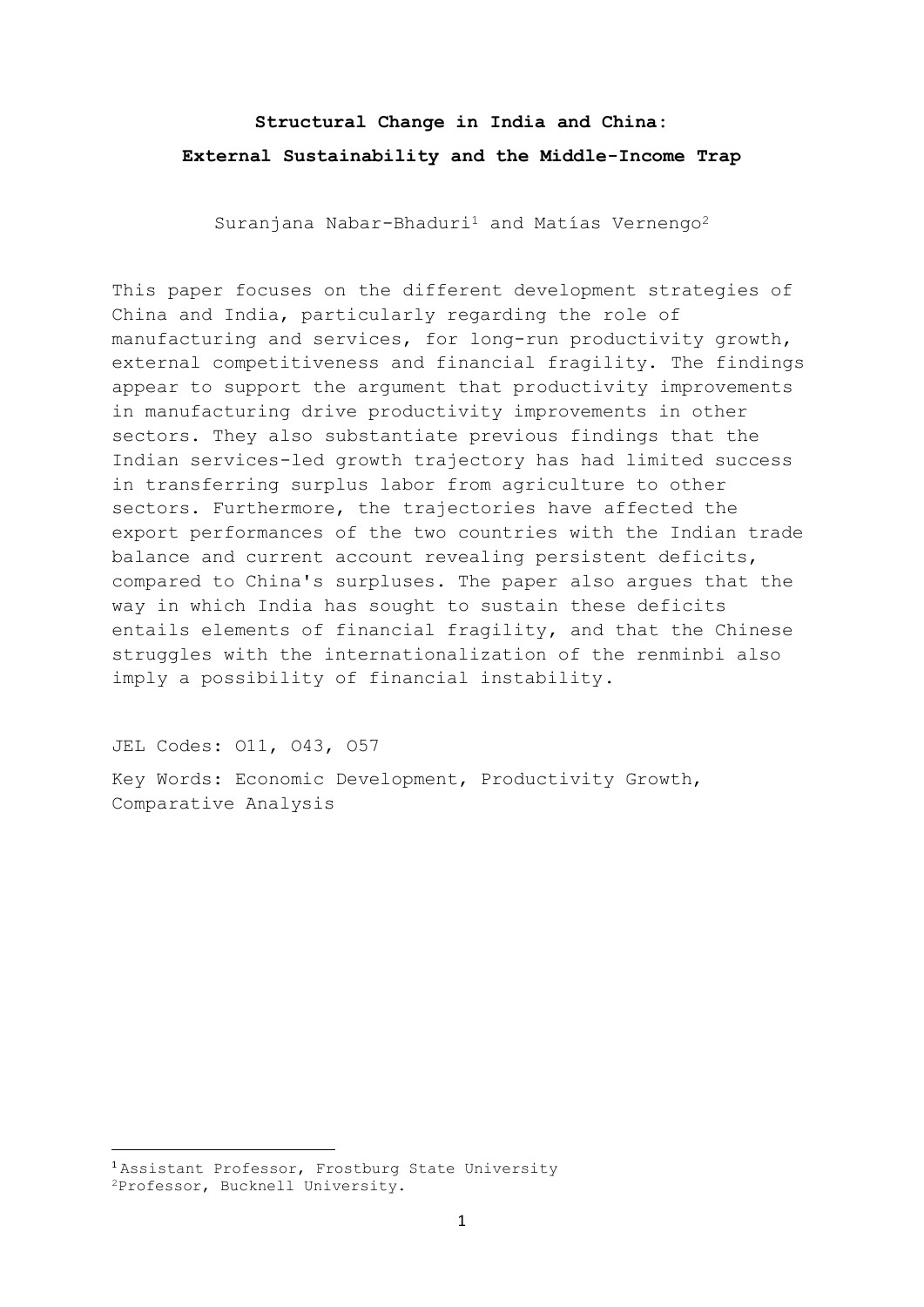India and China have been lionized in the international press as two of the developing economies that will take over the world economy in the twenty-first century.<sup>3</sup>The rapid rates of economic growth that the two countries have experienced over the last three decades have been central to these optimistic predictions. This growth performance has attracted special attention because India and China are among two of the largest economies in the developing world, accounting for onethird of the total world population and two-thirds of the world's poor (Aziz 2008). In particular, the growth of China is seen with apprehension in the advanced or central economies. Niall Ferguson (2011: 9) said, for example, that "the key to China's dominance during the  $21^{\text{st}}$ century ultimately lies in the decline of the West."

Previous studies have shown that despite similarities in terms of rapid growth rates, there are major differences in the growth trajectories of the two economies (e.g., Mukherji 2005, Bosworth and Collins 2008, Herd and Dougherty 2007 and Bhattacharyay and Bhattacharyay 2016). In China, the industrial and manufacturing sectors have been the leading sectors whereas in India, the services sector has been the driver of growth. Some of these studies have decomposed the sources of growth and patterns of investment in the two countries. However, they have not focused on the implications of the services versus manufacturing-led growth trajectories for long-run productivity growth, external competitiveness and financial fragility.

This paper focuses on these specific issues, and the broader implications suggested by the Indian and Chinese experience for other developing countries. The evidence appears to support the argument that productivity improvements in manufacturing drive productivity improvements in other sectors, and that manufacturing matters. In other words, what a country produces and exports is central for development, something emphasized by structuralist authors and rediscovered more recently in the development literature (Hausmann and Hidalgo, 2011; Felipe et al., 2014). The evidence also substantiates previous findings that the Indian services-led growth trajectory has had limited success in transferring

<sup>&</sup>lt;sup>3</sup> The term developing countries has for the most part been abandoned and official documents and the press often refer to Emerging Market Economies (EME), without any discussion of the reason behind the changes, and the consequences of uncritically accepting the new terminology. For a discussion with the confines of the law see Salacuse (1999).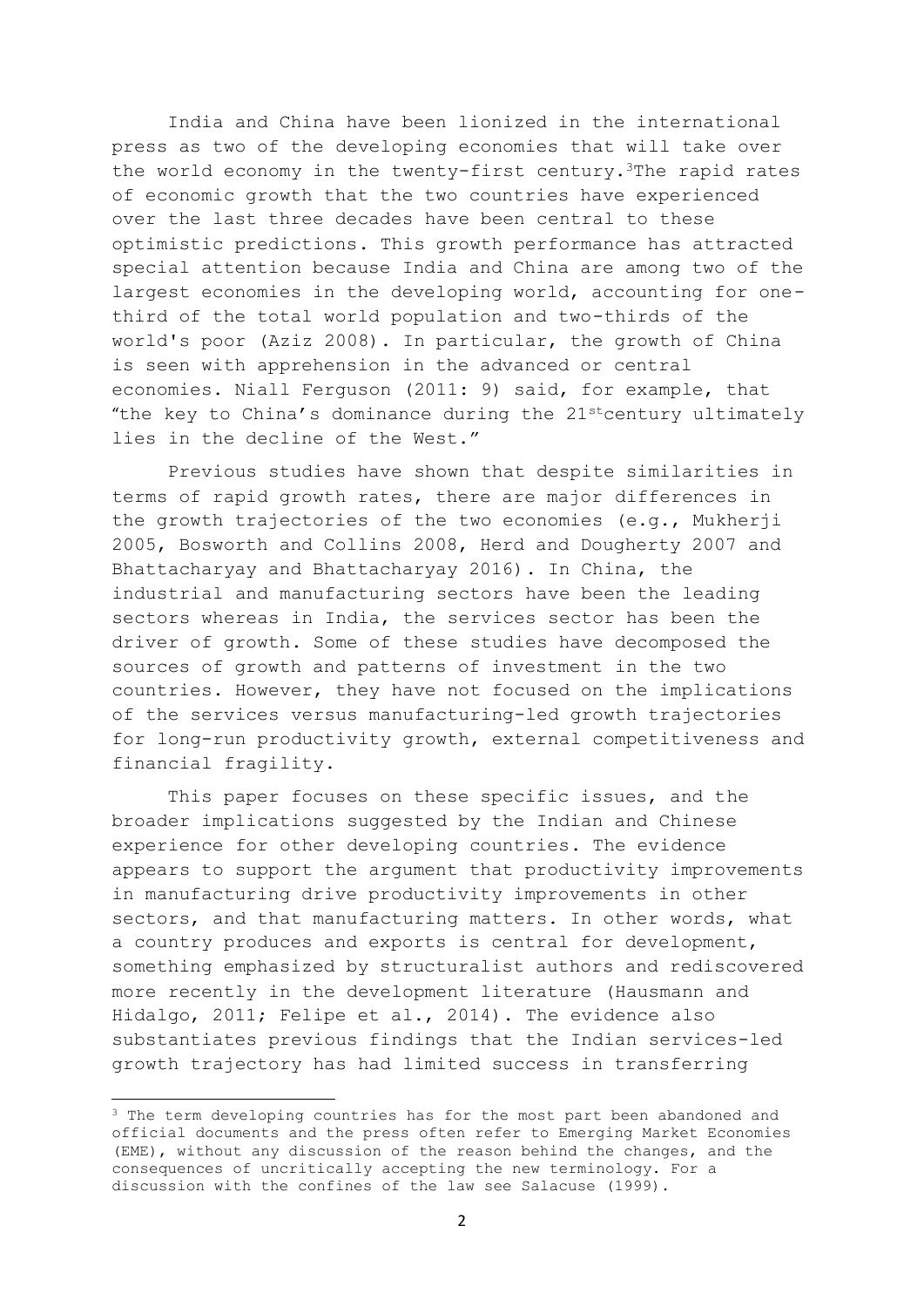surplus labor from agriculture to other sectors, with more than half of the labor force continuing to be concentrated in agriculture where productivity remains very low.<sup>4</sup> As against this, notwithstanding continuing problems of quality employment generation and income inequalities in China, the emergence of industry as the leading sector means that China has been more successful at transferring labor from agriculture to industry, one of the traditional engines of economic growth and higher productivity as discussed long ago by Arthur Lewis.

Furthermore, the different growth trajectories have had an impact on the export performances of the two countries with the Indian trade balance and current account revealing persistent deficits, compared to China's surpluses, which might however start dwindling under pressure in the new era of trade wars and protectionism. The paper argues that the way in which India has sought to sustain these deficits entails elements of financial fragility, and that the Chinese struggles with the internationalization of the yuan (or renminbi) also imply a possibility of financial instability.

The rest of the paper is organized as follows. To provide a context to the contribution of this paper, Section 2 evaluates the existing literature on the comparative development of India and China. Section 3 presents the major trends in terms of GDP growth, sectoral compositions of output and employment, productivity performance and public investment in the two countries. Section 4 analyzes the implications of the two growth trajectories for long-run productivity growth, external competitiveness and financial fragility in the two countries. Section 5 presents the conclusions, and the implications for policy and development strategies suggested by the Indian and Chinese experience.

#### **The Comparative Development of China and India**

.

The rapid economic growth of China and India over the last three decades has sparked off significant interest in comparisons of their growth and development experience. The literature has compared economic policies, financial factors, the importance of exports, sectors driving economic growth and

<sup>&</sup>lt;sup>4</sup> For an analysis of productivity growth in the agricultural sector, see Nabar-Bhaduri (2011 and 2012).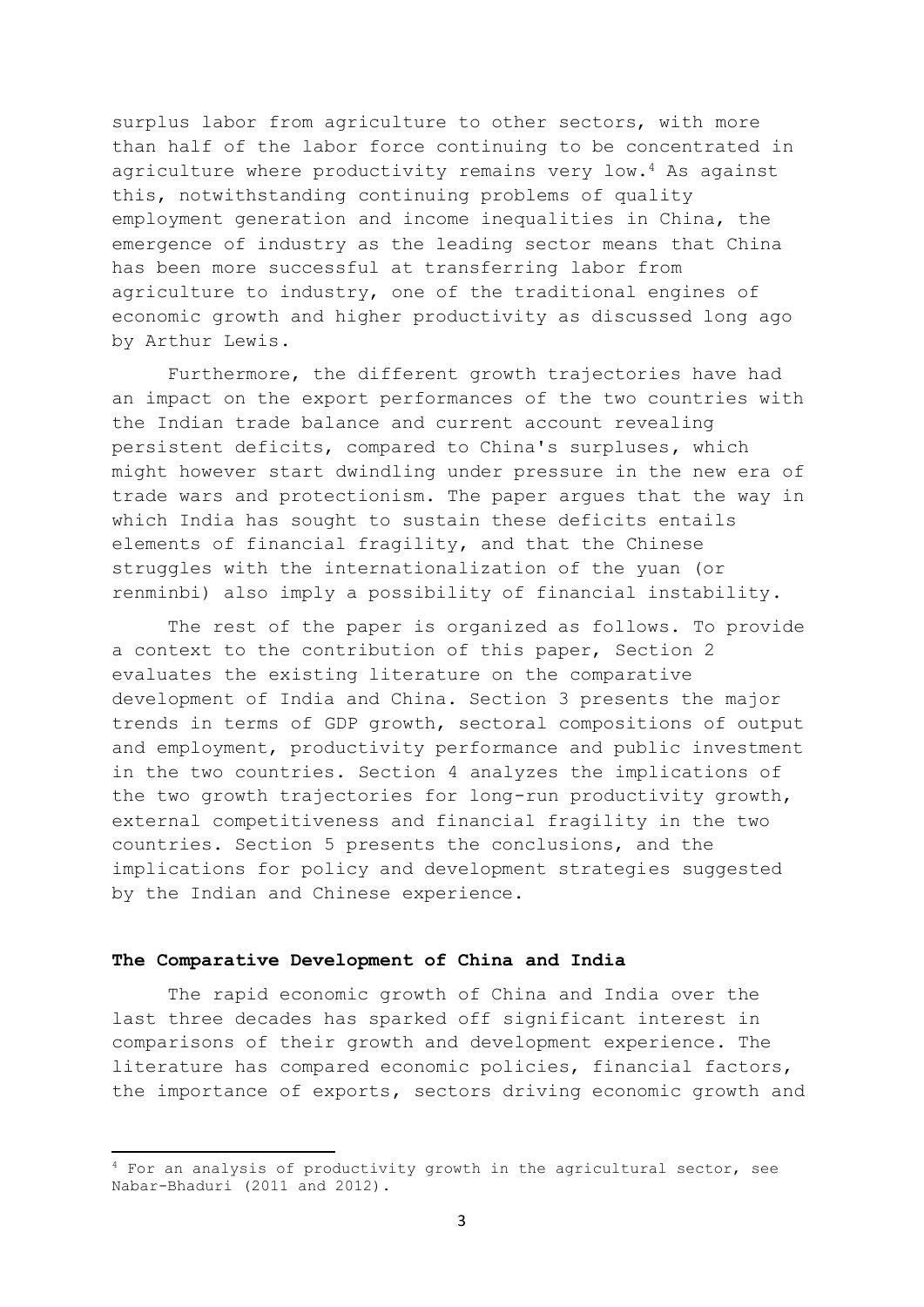the sustainability of rapid economic growth in terms of certain demand and supply-side factors.

With respect to economic policies, studies note that till the late 1970s for China and the early 1990s for India, the State played a major role in organizing economic activity, and there was an emphasis on import substitution for achieving a certain degree of self-reliance (Mukherji, 2005; Prime, 2009; Bhattacharyay and Bhattacharyay 2016). Movements towards economic reforms in China began in 1978 under the leadership of Deng Xiaoping, as economic successes came to be seen as vital to the political survival of the Chinese Communist Party following the Cultural Revolution period. There was an increased willingness to experiment with market forces in a gradual and cautious manner (Nolan, 2012 and 2014). The late 1970s and early 1980s witnessed the opening up of the Chinese economy to foreign investment and a gradual transfer of the management and ownership of State-Owned Enterprises (SOEs) to private entities. Privatization has been selective, with large enterprises in strategic industries remaining state-owned, while small and medium-sized enterprises have been removed from state control.<sup>5</sup>The purpose of such selective privatization has been to nurture large firms in strategic industries and make them globally competitive (Mukherji, 2005; Nolan, 2012 and 2014). This is a far cry from simplistic notions of the primacy of property rights, often emphasized in the New Institutionalist literature (e.g. Acemoglu and Robinson, 2012).

Unlike China where political factors were central to the initiation of economic reforms, studies note that the main factor triggering reforms in India was the 1991 balance of payments (BOP) crisis, with the government on the verge of defaulting on its external debt.<sup>6</sup>Reforms included abolishing the industrial licensing regime, reducing tariff rates and quantitative import restrictions, and relaxing restrictions on

<sup>&</sup>lt;sup>5</sup> The strategic industries include telecoms, oil and chemicals, aerospace, military and related equipment, construction, and electricity generation and distribution among others. For the complete list, see Nolan(2014).  $6$  Sporadic and minor liberalization measures, involving the relaxation of some import controls and licensing requirements, were introduced in India in the early years after independence, and in the late 1970s. The mid-1980s witnessed more pronounced measures to liberalize the trade and industrial regime, some of which provided the basis for the large-scale reforms initiated in 1991 (Panagariya, 2003). Nevertheless, the mid-1980s initiatives were far more limited in their scope than those that were introduced in 1991, and the State continued to play a prominent role in industrial allocation.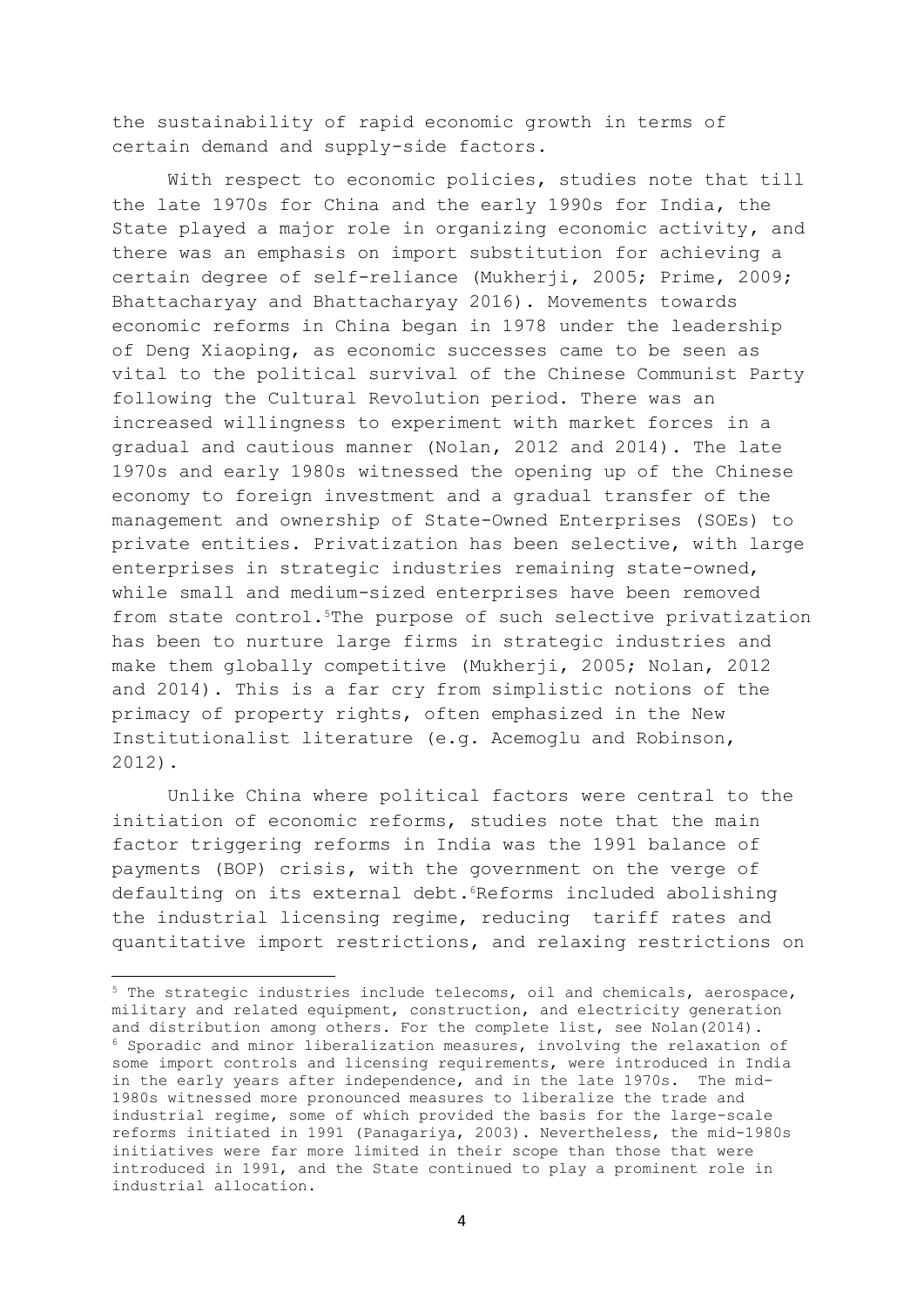capital flows and foreign exchange(Mukherji, 2005;Bhattacharyay and Bhattacharyay 2016). The removal of the industrial licensing regime paved the way for increased private participation in activities that were previously dominated by the public sector such as telecommunications, energy, mining, airlines and finance. Mukherji (2005) notes that unlike China, the political checks that arise from a participatory democracy have meant that privatization has been on a smaller scale in India. He also notes that while China has emphasized retaining state ownership of large strategic firms, post-reform economic policy in India has emphasized reserving the production of certain consumer goods for small firms with a view to promoting employment generating growth.

While studies reveal that trade and exports of both countries have grown with their increased global integration, the magnitudes have been greater for China than India.7Moreover, the composition of the exports have been very different, with Chinese exports being dominated by manufactured goods and Indian exports being dominated by services, specifically information technology (IT) services and business processing services, in particular data management and call centers (Mukherji, 2005; Bosworth and Collins, 2008; Prime, 2009; Bhattacharyay and Bhattacharyay, 2016).

Some of the comparative literature has also focused on the financial sectors of the two economies. In a firm-level study using data from the World Business Environment Survey (WBES), Huang (2006) found that while firms in both countries reported financing constraints, the types of constraints were different. In China, the size of the firm was the main constraint, with lending by the financial sector being biased towards large enterprises. Some of this bias may reflect the policy preferences of the government in terms of developing globally competitive large enterprises in strategic industries, and the fact that the banking system is fundamentally state-controlled.

<sup>7</sup>For China, from 22 percent in 1980, the share of trade in GDP rose to 59 percent by 2011, while the share of exports amounted to around one-third of GDP in 2011. In India, the share of trade in GDP rose from 15 percent in 1980 to 54 percent by 2011, while the share of exports amounted to around one-fifth of GDP in 2011 (Prime, 2009; Bhattacharyay and Bhattacharyay, 2016).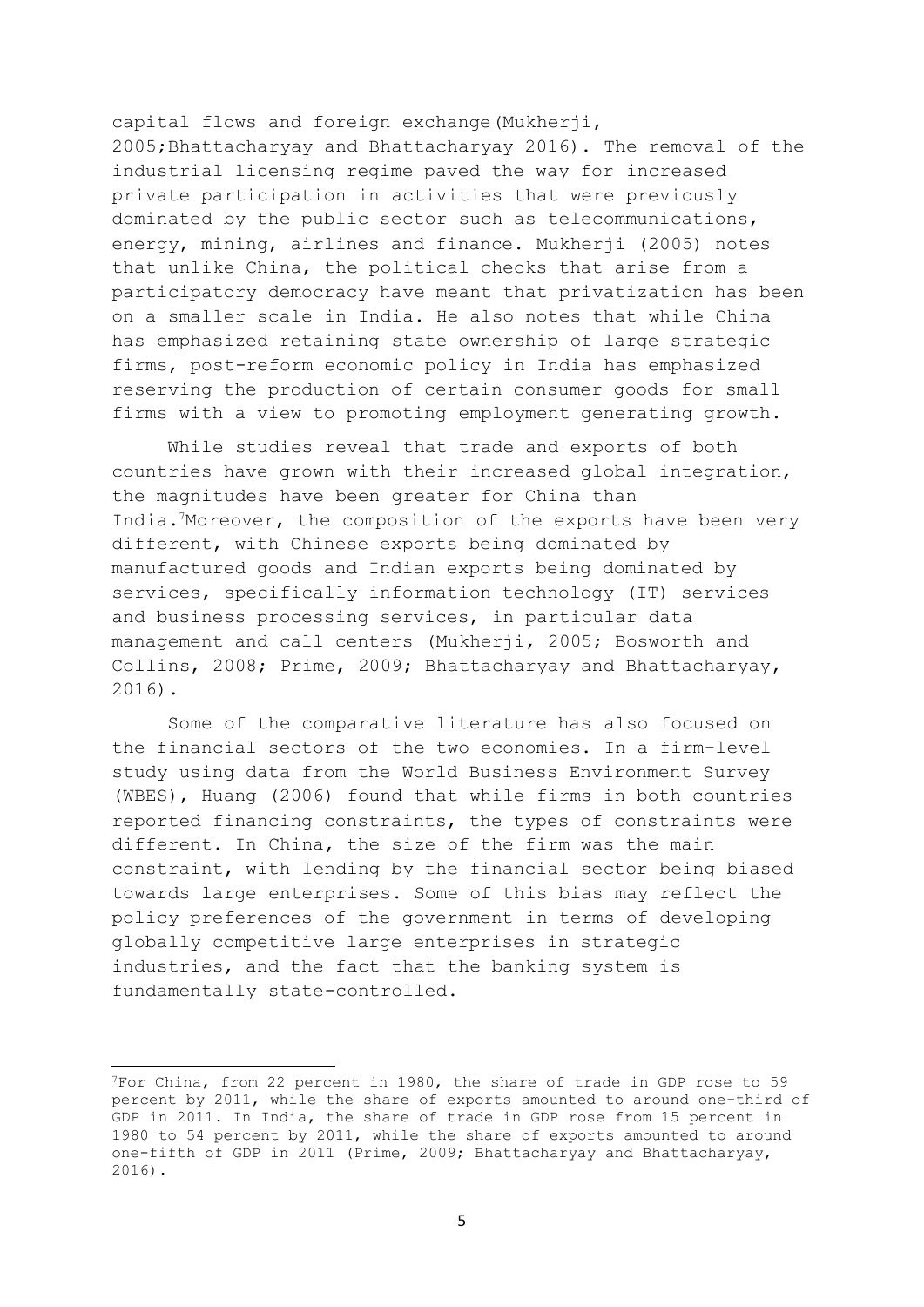In other words, a policy of National Champions seems to be one of the driving forces in the Chinese development strategy (Hemphill and White, 2013). In India, the main financing constraint arose due to the underdeveloped nature of the risk assessment abilities of financial institutions. Furthermore, the level of non-performing loans in China has tended to be higher than in India, suggesting greater financial fragility in the Chinese banking system, even though it must be emphasized that this refers to debt accumulated in domestic currency, something that is considerably less risky than in foreign currency. Similar conclusions about the greater financial fragility in China have been made in Saez (2004), Swamy (2006) and Aziz (2008).<sup>8</sup>

Finally, some studies have focused on decomposing the supply and demand-side sources of growth in the two countries, and have also shown that industry has been the leading sector in China, while services has been the leading sector in India (Bosworth and Collins, 2007; Herd and Dougherty, 2007; Felipe, Fan and Laviña, 2008). Bosworth and Collins (2007) and Herd and Dougherty (2007) use a growth accounting approach which focuses on supply-side factors. Felipe et al. (2008) use an income and expenditure approach that emphasizes the role of capital accumulation from both the demand (investment is an important component of aggregate demand) and the supply-side (capital is a factor of production). One common finding of these three studies is that higher investment rates and, hence, faster capital accumulation have been central to the more rapid growth performance of China in terms of per capita income and labor productivity.<sup>9</sup>

<sup>&</sup>lt;sup>8</sup> Some authors have emphasized the role of shadow banking and the possibility that it would lead to the Minsky type financial fragility. Huang (2017: 16) argues that: "the Chinese government is in a good position to indirectly regulate shadow banking transactions through the formal banking sector." This view might take a narrow definition of shadow banking. Gabor (2018) argues convincingly that the celebratory view of market-based finance might cloud the ability of Chinese authorities to regulate financial innovations, and that the risk in China is greater than often understood. While admitting that this is true, we remain confident on the ability of a central bank to act as a lender of the last resort in its own currency. The issue of whether debt is denominated in domestic or foreign currency is then central to understanding financial fragility. <sup>9</sup> Note that while public investment is indeed autonomous and is a source of demand-led growth, most evidence on private investment suggests that it follows the accelerator principle and is, as a result, induced demand, being the result of economic growth and not its cause. For recent estimates of accelerator coefficients for a large group of countries see IMF (2015).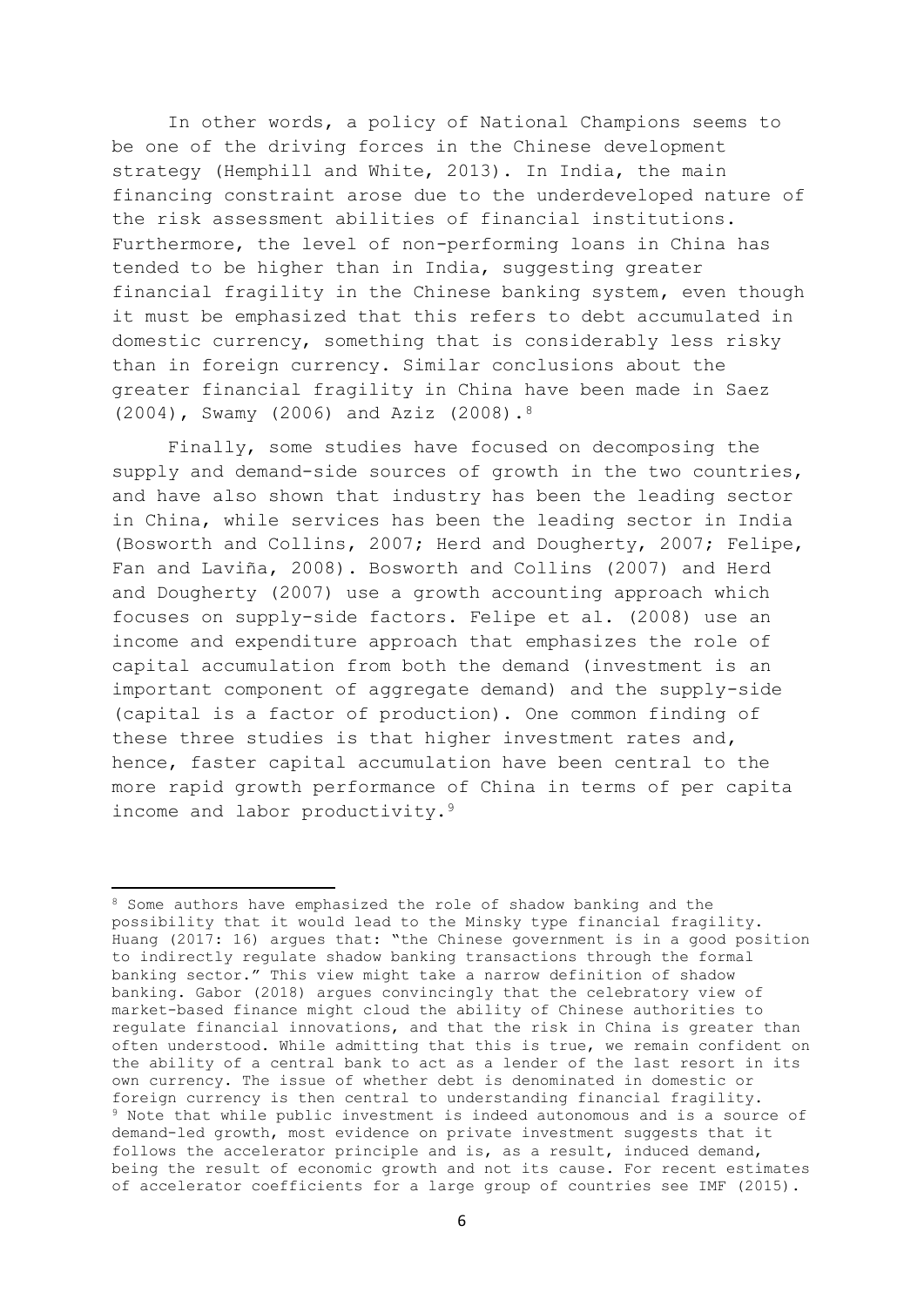With respect to growth sustainability, Herd and Dougherty (2007) suggest that China may face growth constraints in the long-run due to the effects of demographic changes (a decline in the share of the population in the working age group) on the savings and investment rates. In India, favorable demographic factors in terms of a growing share of population in the working age group and a decline in the dependency ratio, along with a growth in retained earnings in private and public enterprises suggest that it would be able to achieve and sustain higher rates of growth over the next two decades. This follows the conventional literature on the so-called demographic transition, which suggests that it was central for the so-called economic miracles in Asia (Bloom and Williamson, 1998). In the same vein, it is presumed that an eventual graying of the population, with an increase in the dependency ratio may lead to what has been termed as a middle-income trap (Eichengreen et al., 2012). The story builds on the conventional Solow or neoclassical supply-side model of growth, in which savings drive investment, and savings are tied to demographic factors.<sup>10</sup>

In contrast, Felipe et al. (2008) argue that China could face a constraint to future growth due to a declining productivity of capital. They emphasize that while greater urbanization in China has created a demand for capitalintensive physical infrastructure, the resulting pace of industrialization has created an excess supply of infrastructure, housing and consumer goods. This has caused the productivity of capital to decline over the last two decades, which in turn has caused the rate of profit to fall. A falling rate of profit is likely to deter future investment demand and, hence, capital accumulation and economic growth.

While Felipe et al. (2008) provide a contrast with the conventional literature, emphasizing the role of demand in the process of economic growth, growth is driven by investment which, in turn, follows the rate of profit. As noted above, the empirical evidence seems to suggest that private investment follows an accelerator mechanism, and that the

 $10$  While Eichengreen (2011) argues that the demographic transition plays a significant role in the middle-income trap, the argument suggests that the bulk of the slowdown in economic growth should be seen in a fall in productivity. The suggestion is similar to the one put forward by Gordon (2016) for advanced economies, and relies on the slower pace of innovation associated with the information technologies of the third industrial revolution as compared to the previous two.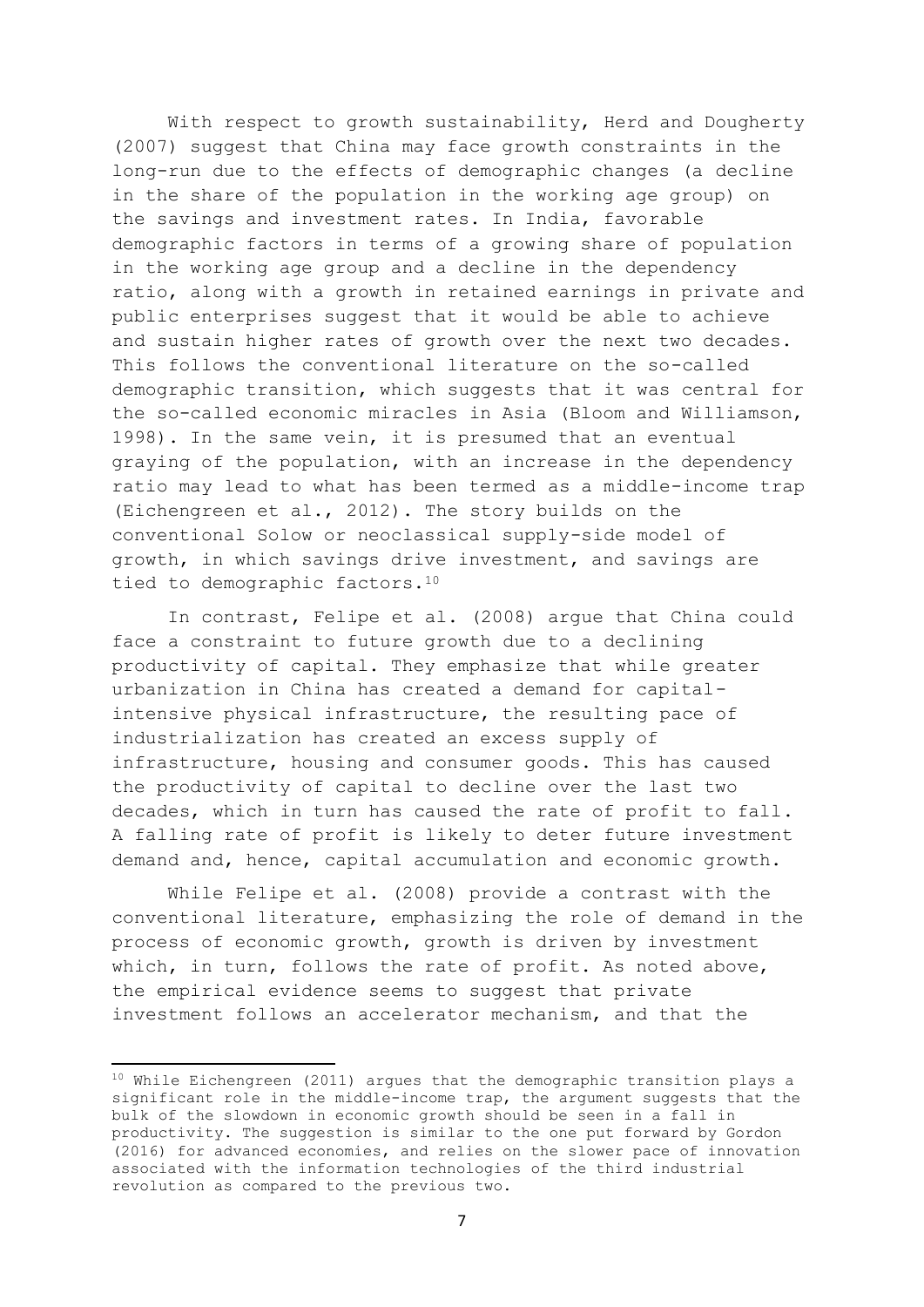capacity generating effect of investment is driven by a need to adjust the supply side to the autonomous non-capacity generating elements of demand. In that sense, not only public investment, and exports, but also autonomous consumption are central elements of demand-led stories of economic growth.<sup>11</sup> This opens the question about the possibilities of growth associated with the expansion of mass consumption in domestic markets in both economies, a potential not fully realized. Shares of global consumption remain small, in particular in India, with significant expansion in China, more markedly after the global financial crisis, as seen in Figure 1. Chinese consumption now represents around 11 percent of global consumption, while Indian consumption is less than 3 percent, and the United States, which shows a fluctuating, but declining trend is still at a very high level, considering its share of global population, at about 27 percent of global consumption.



**Figure 1 – Percent Share of World Consumption**

<sup>&</sup>lt;sup>11</sup>This literature is based on the so-called supermultiplier model, which puts emphasis on the role of autonomous, non-capacity generating demand in promoting economic growth. For recent surveys of the literature see Smith (2012) and Freitas and Serrano (2015).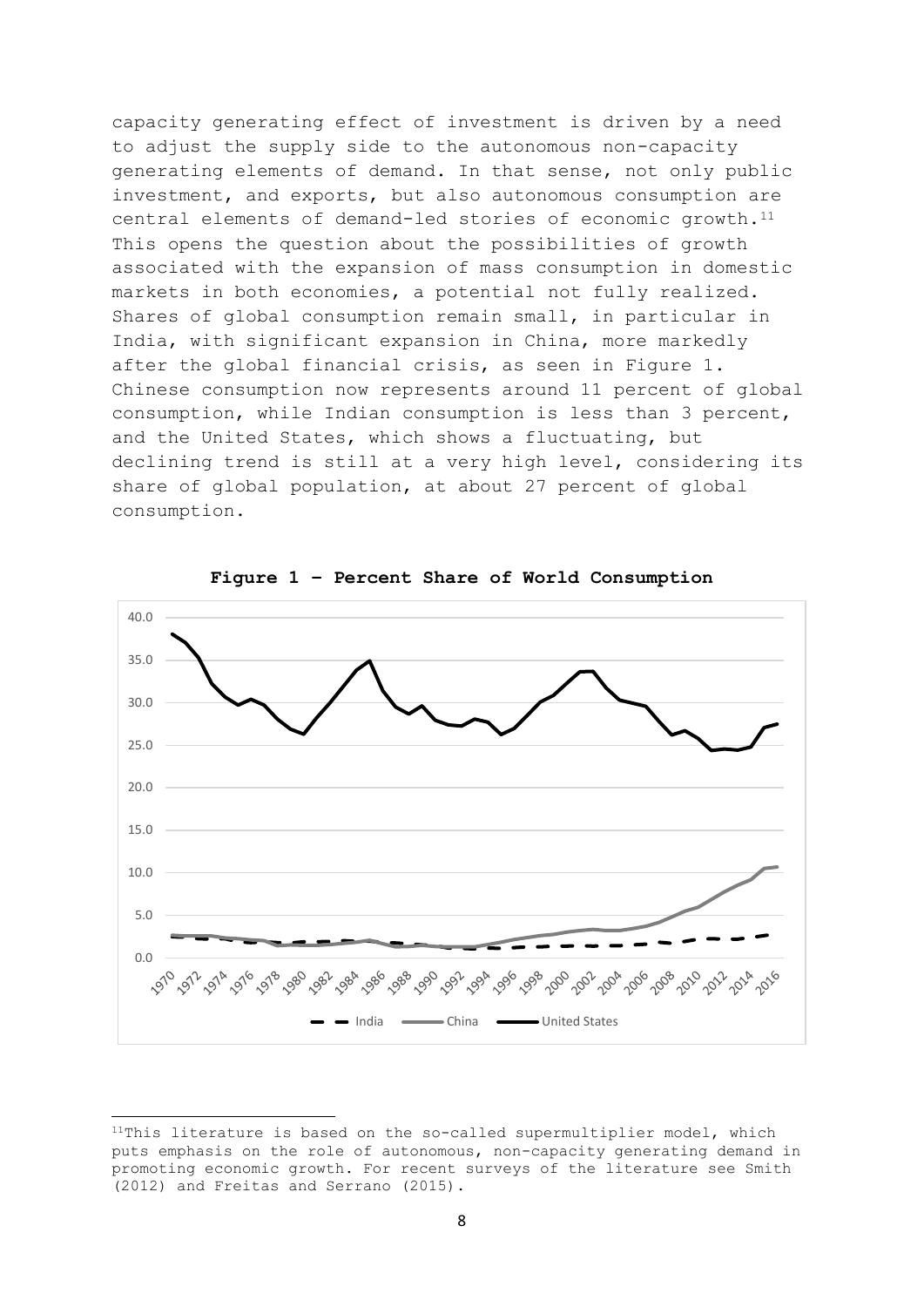**Source**: World Development Indicators (WDI) database of the World Bank, China Statistical Yearbooks (various years) and authors' calculations.

In addition, another aspect of the comparative growth performance of both countries that appears to be missing from the present comparative literature is a closer focus on the implications of the services versus manufacturing-led growth trajectories for long-run productivity growth, external competitiveness and external financial fragility in the two countries. This paper focuses on these three aspects more closely.

It also focuses on the potential implications for development strategies suggested by the Chinese and Indian experiences. These questions are particularly relevant because the Indian experience in which services has emerged as the leading sector before industry at a relatively early stage of development has raised the issue of whether this trajectory provides an alternative development strategy for other developing countries. However, services-led growth has a limited ability to contribute to long-run productivity growth and the generation of quality employment on a large scale, and cannot serve as a substitute to a strategy emphasizing the growth of the manufacturing sector (Nabar-Bhaduri and Vernengo, 2012).In addition, growth that is overly dependent on external markets, as has been in the case in China till recently, and on capital flows to sustain persistent current account deficits, as has been the case in India, must eventually reach limits imposed by the balance of payments constraint.

It should be noted that similar arguments appear to be supported by analyses focusing on industrialized countries like the United States (e.g. Cohen and Zysman, 1987; Uchitelle, 2017).<sup>12</sup> These contributions have emphasized that

 $12$ The discussion of the role of manufacturing in Asia, particularly, China has gone hand in hand with the analysis of the flip side effect, the deindustrialization in the center (Rodrik, 2016) and other parts of the periphery (Palma, 2008). However, one should note some limitations of the literature on deindustrialization. Analyses that rely just on the size of the manufacturing sector, by output or employment, might miss central elements of manufacturing dynamism. In many ways, for example, the process of deindustrialization in the United States, does not represent a relative decline of the global dominance of its manufacturing sector. Block (2008) argues that the United States has a hidden developmental state that promotes manufacturing innovation, and that might be part of the explanation for why deindustrialization has not hurt American manufacturing dynamism.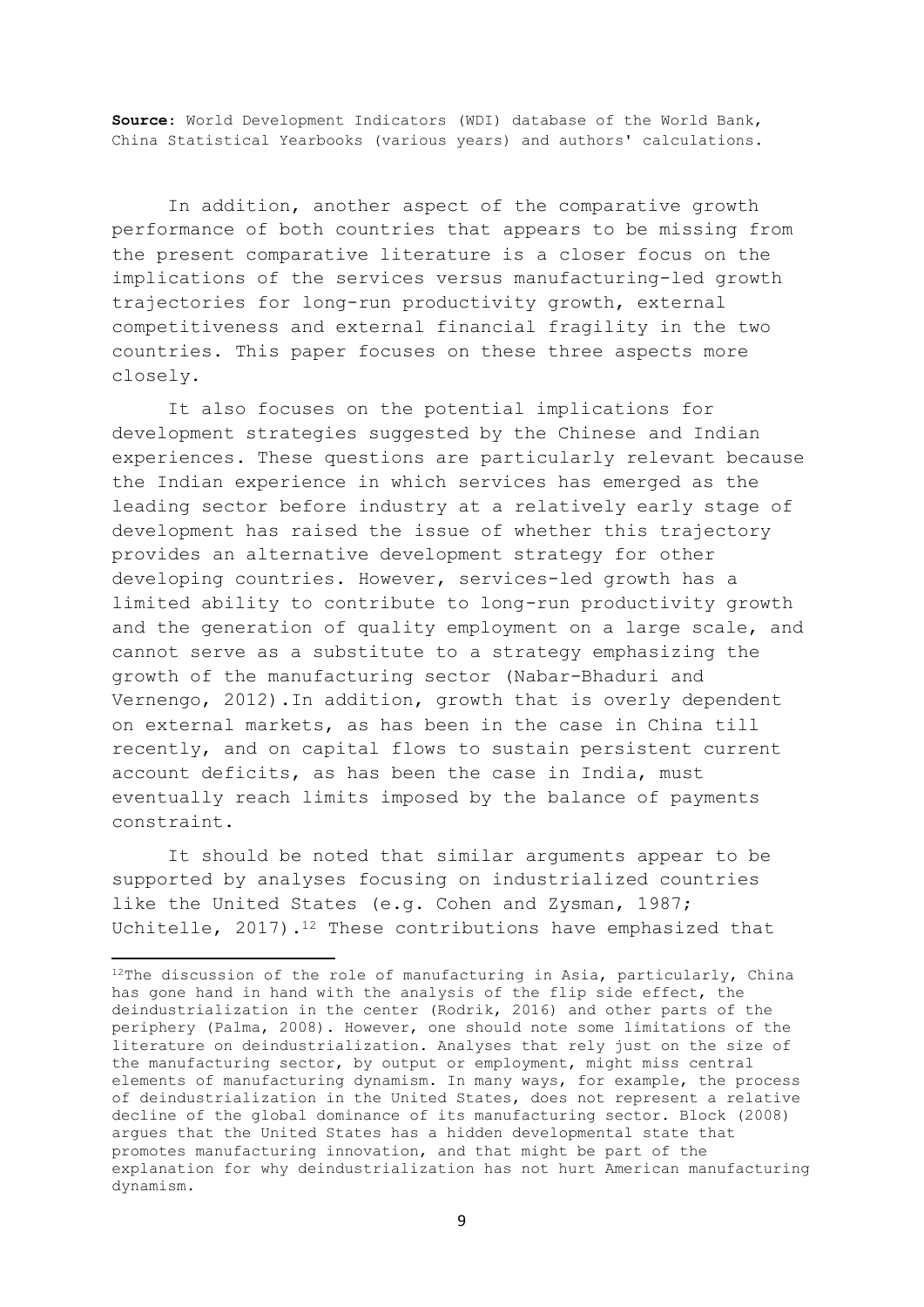services are a complement to manufacturing, and without a dynamic manufacturing sector, the growth and creation of employment in the services sector cannot be sustained.

#### **Growth Rates, Sectoral Contributions, Labor Productivity and Public Investment**

To provide an overview of the key economic aspects of the two countries and a context to the analysis of the following section, this section compares the real GDP and per capita growth, sectoral compositions of output and employment, labor productivity and public investment in China and India. Table 1 reports average growth rates for India and China over two longer periods1952-80 and 1980-2010, associated broadly with the Golden Age of capitalism and with the Neoliberal Era. We also provide the comparison for each decade from 1980.

**Table 1: Average Rates of Growth of Real and Per Capita GDP** 

| Period                                                                            | Real GDP |       | GDP Per Capita |       |
|-----------------------------------------------------------------------------------|----------|-------|----------------|-------|
|                                                                                   | China    | India | China          | India |
| $1952 - 80$                                                                       | 6.7      | 3.6   | 4.7            | 1.4   |
| 1980-2010                                                                         | 10.2     | 6.2   | 9.1            | 4.3   |
| $1980 - 90$                                                                       | 9.2      | 5.5   | 7.6            | 3.3   |
| 1990-2000                                                                         | 9.9      | 5.8   | 8.8            | 3.9   |
| $2000 - 10$                                                                       | 10.7     | 7.2   | 10.1           | 5.6   |
| $2010 - 17$                                                                       | 8.4      | 7.3   | 7.9            | 5.9   |
|                                                                                   |          |       |                |       |
| Source: The Conference Board Total Economy Database, and authors'<br>calculations |          |       |                |       |

**in China and India** 

In both countries, the thirty-year period from 1980 to 2010 reveals an acceleration in the growth of real GDP and GDP per capita compared to 1952-80, in contrast to what is typical in both central countries and other parts of the periphery.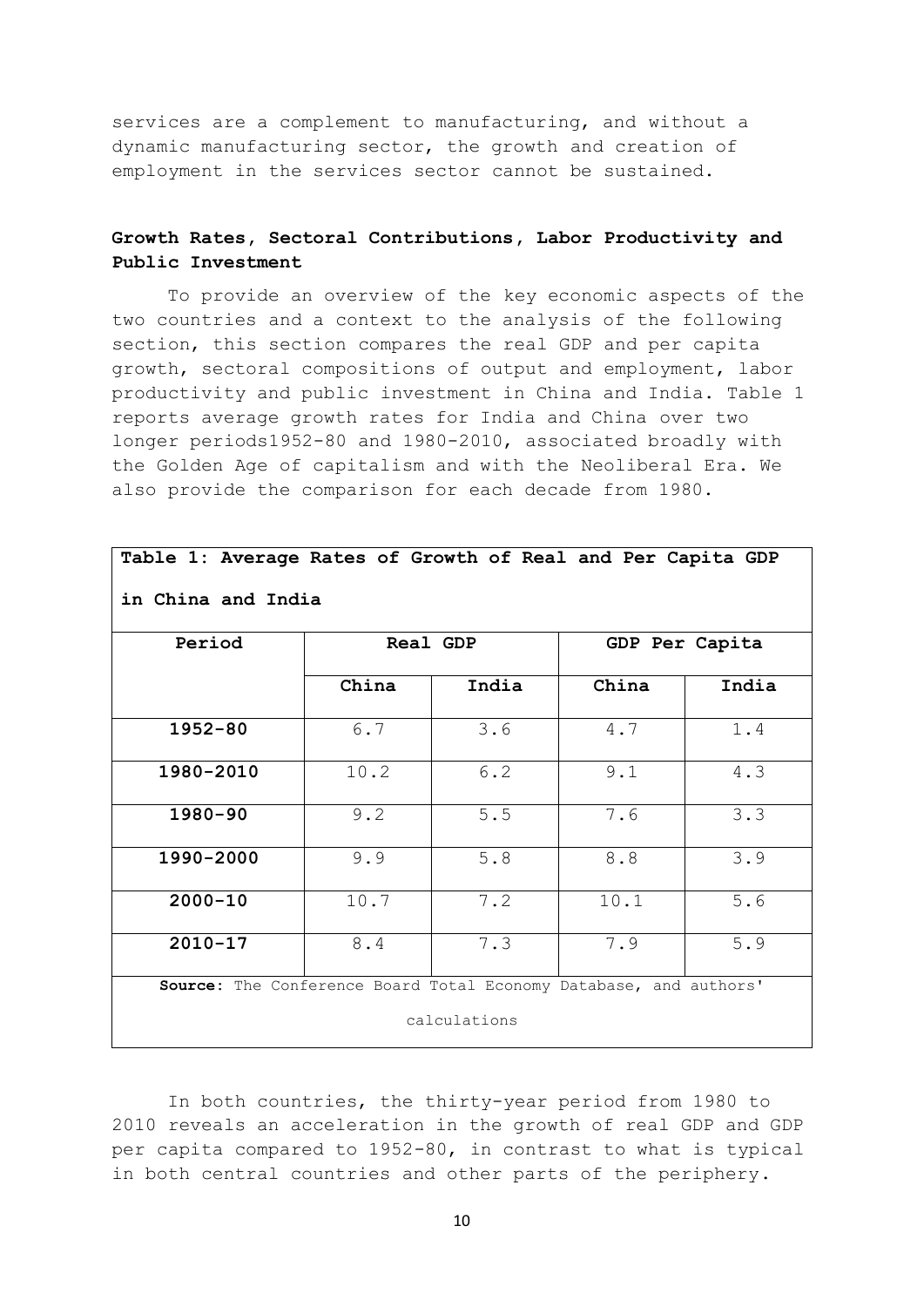The growth rates of both variables have been greater for China than for India, with the difference being particularly noticeable with respect to GDP per capita. From an average growth rate of 6.7 per cent during 1952-80, real GDP growth increased to 10.2 per cent per year during 1980-2010 in China, while in India the average growth rate increased from 3.6 per cent to 6.2 per cent. However, it is important to note that growth seems to be decelerating in China.



**Figure 2 - GDP per capita PPP vs. Current (% of US)**

Also, it should be clear that, while there is a significantly faster convergence towards United States levels of income per capita, particularly in China, this process is markedly less strong when measured in current dollars (left side scale) rather than in Purchasing Power Party (PPP) (right side bar in Figure 2). While there are good reasons to use PPP for comparisons of well-being, for issues related to development, which involve, the actual ability to purchase goods and services, the current figure provides a more accurate picture. Chinese GDP per capita is less than 14

**Source**: World Development Indicators (WDI) database of the World Bank, China Statistical Yearbooks (various years) and authors' calculations.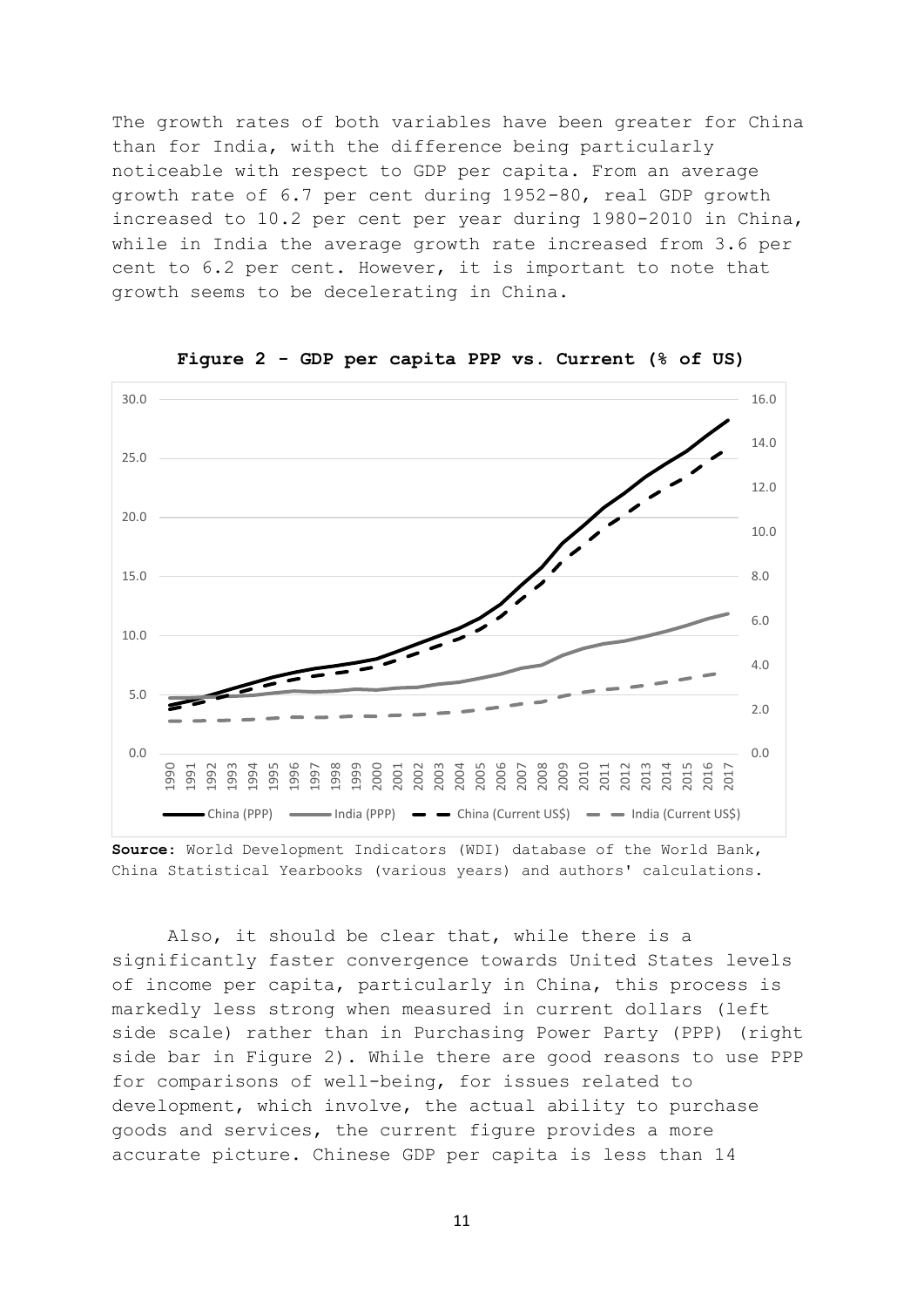percent of the United States, while the Indian figure remains below 4 percent.

For China, the 1980s captures the period when it embarked on economic reforms in a cautious and gradual manner, with the State retaining ownership of large SOEs in strategic industries with a view to making these SOEs globally competitive, and spending heavily on public investment. This growth continued in the 1990s and 2000s, with a large part of this growth being driven by a sharp rise in manufactured exports, facilitated by the export orientation of foreign firms based in China and the integration of China with East Asian production networks, and its symbiotic relation with the United States, a central market for its manufacturing exports that led some authors to coin the term Chimerica (Ferguson and Shularik, 2009).

The adverse effects of the 2007-09 Great Recession and the Eurozone crisis of the following year on Chinese manufactured exports, and the bursting of the real estate and stock market bubbles in 2015 have caused the growth rate to slightly decelerate during the 2010s, although it remains high at 8.4 percent.<sup>13</sup> The additional stress of the trade wars with the United States might imply that the potential for growth associated with an export-led strategy is gradually being reduced. China will have to rely more on its domestic market, and create alternative networks for international expansion, something already being explored in both the Belt and Road Initiative (BRI), and the Chinese leadership in South-led financial institutions like the Asian Infrastructure Investment Bank and New Development Bank, the so-called bank of the BRICS.

Table 1 also indicates that in India, the growth rate accelerated in the 1980s, a decade prior to the initiation of economic liberalization in 1991,with the country growing at a rate of 5.5 percent over 1980-90. Moreover, this acceleration was more pronounced relative to the liberalization decade of the 1990s when the Indian economy grew at 5.8 percent. The acceleration of the 1980s reflected the expansionary

<sup>&</sup>lt;sup>13</sup> Some economists (e.g., Ghosh, 2015) have argued that both bubbles were the outcome of policy responses to a sharp fall in Chinese manufactured exports to advanced economies during the 2008-09 crisis, that had driven China's rapid economic growth till then. Note that growth is still high, for international standards, even with deceleration. In part, this reflects the fact that growth already was, and still is, to a great extent driven by public investment.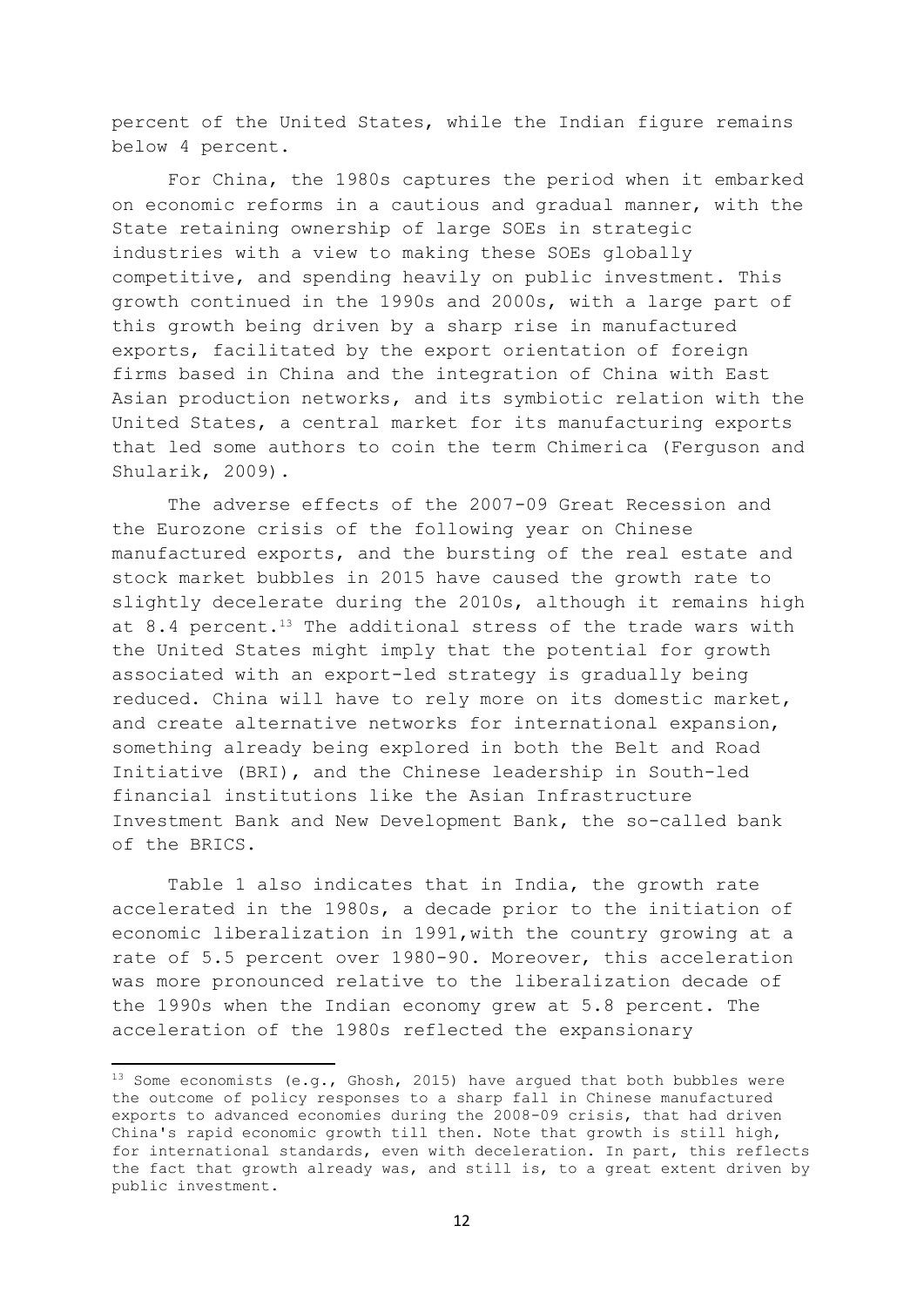macroeconomic policies of the 1980s; a significant increase in the investment-GDP ratio from the late 1970s, driven to some extent by a significant increase in public investment; and that went hand in hand with some trade liberalization and industrial deregulation during the late 1970s and early 1980s.

Additionally, various social and institutional factors vital to the successful functioning of an economy (a system of higher education, entrepreneurial talent, science and technology development, and the development of the capital goods sector) which Indian policy-makers had been emphasizing since independence were more established by the 1980s (Nayyar 2006).The second decade (2000-10) post-liberalization reveals a greater acceleration relative to the 1990s, with an average growth rate of 7.2 percent, with some of this growth being driven by the surge in services exports.

|                                                                       | China       |          |          | India    |             |          |          |          |
|-----------------------------------------------------------------------|-------------|----------|----------|----------|-------------|----------|----------|----------|
|                                                                       |             |          |          |          |             |          |          |          |
|                                                                       |             |          |          |          |             |          |          |          |
|                                                                       | Agriculture | Industry | Manufac. | Services | Agriculture | Industry | Manufac. | Services |
| 1952                                                                  |             |          |          |          |             |          |          |          |
| $-60$                                                                 | 71.3        | 6.0      | 3.5      | 22.7     | 55.6        | 18.6     | 10.3     | 25.1     |
| 1960                                                                  |             |          |          |          |             |          |          |          |
| $-70$                                                                 | 60.7        | 14.0     | 8.1      | 25.3     | 46.9        | 23.4     | 12.6     | 28.7     |
| 1970                                                                  |             |          |          |          |             |          |          |          |
| $-80$                                                                 | 48.1        | 27.9     | 17.0     | 24.0     | 41.6        | 25.6     | 13.9     | 32.6     |
| 1980                                                                  |             |          |          |          |             |          |          |          |
| $-90$                                                                 | 35.5        | 32.7     | 20.4     | 31.9     | 35.0        | 27.8     | 15.5     | 36.7     |
| 1990                                                                  |             |          |          |          |             |          |          |          |
| $-00$                                                                 | 22.9        | 41.8     | 29.8     | 35.2     | 28.1        | 30.3     | 17.5     | 41.5     |
| 2000                                                                  |             |          |          |          |             |          |          |          |
| $-10$                                                                 | 12.7        | 49.3     | 35.5     | 38.0     | 19.7        | 30.1     | 17.2     | 50.0     |
| 2010                                                                  |             |          |          |          |             |          |          |          |
| $-17*$                                                                | 8.9         | 42.9     | 30.3     | 48.2     | 16.6        | 27.9     | 15.4     | 47.3     |
| Source: Timmer, et al. (2015), World Bank Development Indicators, and |             |          |          |          |             |          |          |          |
| authors' own calculations.                                            |             |          |          |          |             |          |          |          |

**Table 2: Sectoral Composition of Output (percentage share in total output)**

\* Numbers might not be directly comparable with the ones directly above in the table.

Table 2 shows the sectoral composition of output in China and India. As has historically been the case in the development process of many countries, the share of the agricultural sector in total output has shown a decrease in both countries over time. For China, the contribution of the agricultural sector decreased from 71 percent of GDP during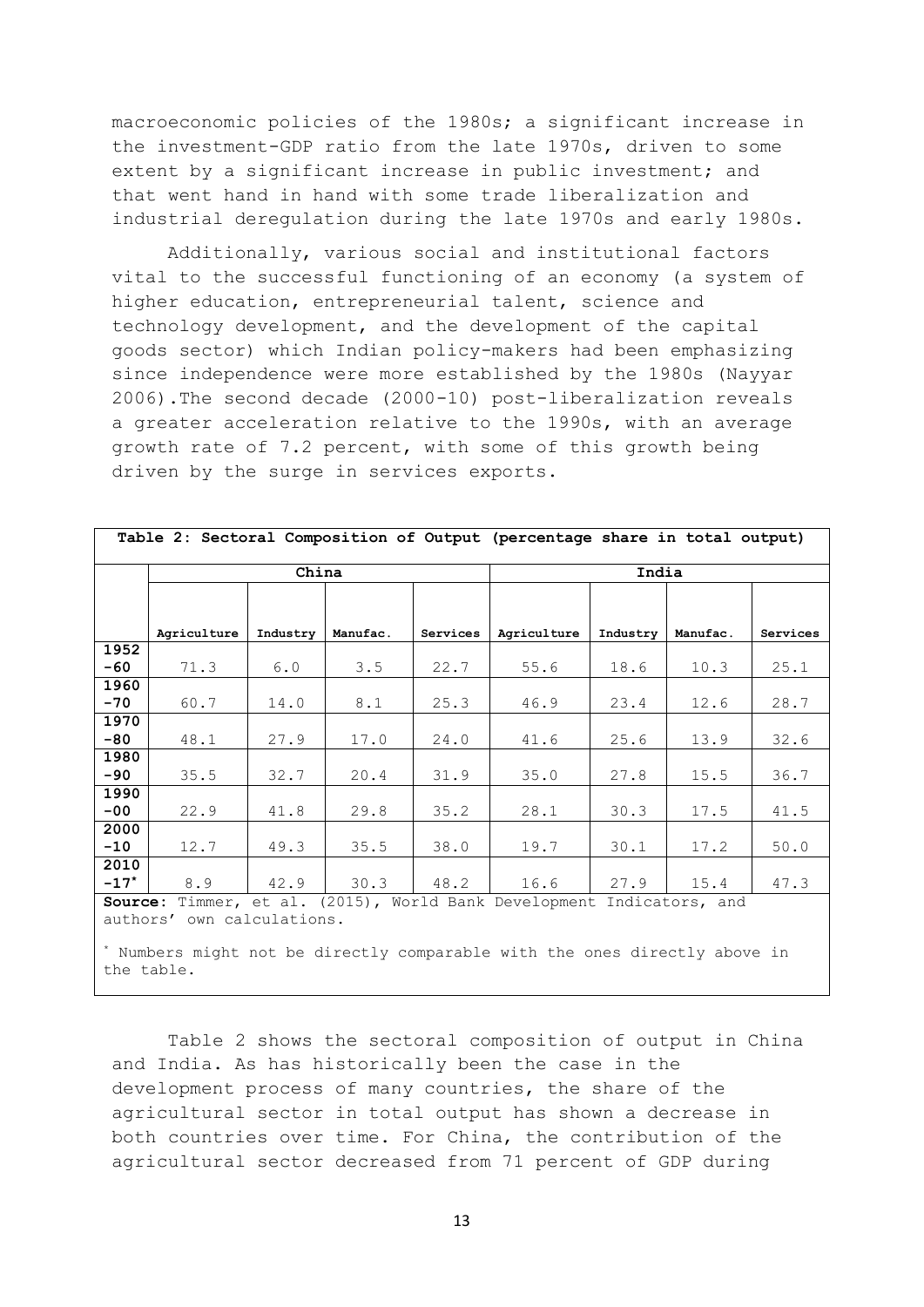the 1950s to 8.9 percent of GDP in the 2010s. In the case of India, it has fallen from around 56 percent to 16.6 percent over the same period.

However, the two countries reveal different trends with respect to the relative contributions of industry and services to GDP. In India in the decade right after independence, industry accounted for around 19 percent of total output, impressive for a country in the early stages of development, and the manufacturing sector accounted for around 10.3 percent of total GDP. These figures were higher relative to those for China, where the industrial sector contributed only 6 percent of total GDP, while the manufacturing sector accounted for 3.5 percent. These differences between the two countries show a marked change in subsequent decades, with the share of industry in China showing a meteoric rise to 49 percent of GDP during the 2000s, making it account for the largest share in GDP, before falling to almost 43 percent in the last decade. The share of manufacturing has also increased by nearly tenfold to account for 35.5 percent of GDP in the 2000s, before falling to 30.3 percent of GDP in the 2010s. On the other hand, in India, the contributions of industry and manufacturing in subsequent decades have risen much less rapidly with industry accounting for 30 per cent and manufacturing for 17 per cent of GDP in the 2000s, before falling somewhat in the last decade.

The contribution of the services sector in China has increased from around 23 percent in the 1950s to 38 percent in the 2000s, and to 48.2 percent in the 2010s, in a pattern in which for a while industry was the dominant sector. As against this, in India, services have emerged as the sector accounting for the largest share in GDP, with the contribution of this sector doubling from 25 percent in the 1950s to about 50 percent in the 2000s, without a period of manufacturing dominance, and with the persistence of a relatively large share of agriculture in GDP.

Table 3 shows the sectoral composition of employment in the two countries. During the 1960s, the agricultural sector absorbed the majority of the workforce in both China and India. While the percentage of the persons employed in agriculture has shown a downward trend in both countries over time, the agricultural sector still accounts for a significant share of total employment, standing at around 20 percent in China and 45 percent in India in the 2010s. The employment

14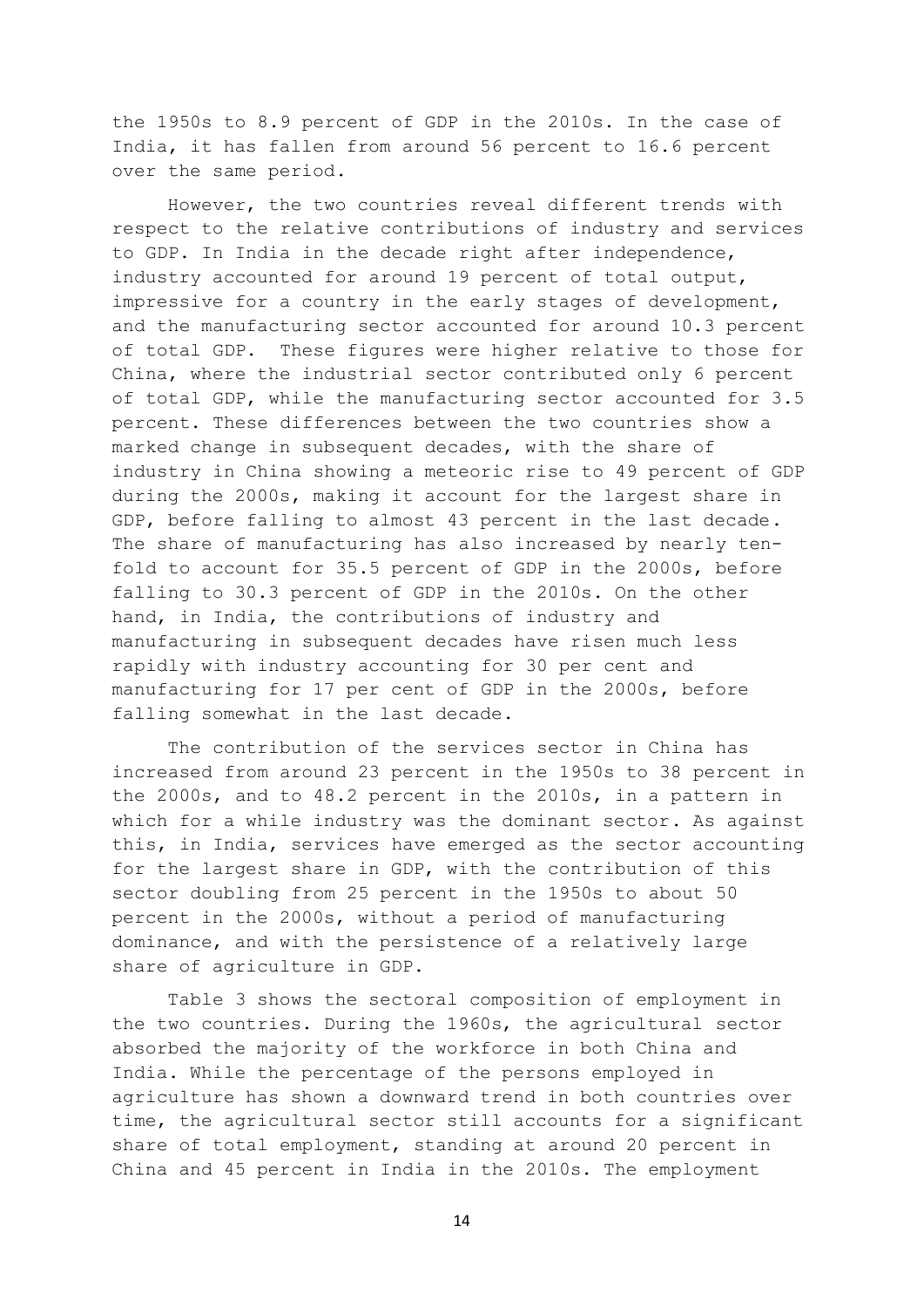share of the industrial sector was lower at 9.4 percent in China compared to 12 percent in India during the 1960s, but has increased over the subsequent decades and accounted for almost 28 percent of total employment during the 2010s. In India, the share of the industrial sector in employment has increased less rapidly over the last five decades and stood at around 24 percent in the 2010s. But the differences are not large in industry.

#### **Table 3: Sectoral Composition of Employment (percentage share in total employment) China India Agriculture Industry Manufac. Services Agriculture Industry Manufac. Services 1960- 70** 79.8 9.4 7.2 10.8 71.5 12.0 9.8 16.5 **1970- 80** 75.7 14 10.7 10.3 72.3 11.3 9.4 16.4 **1980- 90** 63.5 20.3 14.7 16.1 69.6 11.9 9.8 18.4 **1990- 2000** 53.8 22.6 15.2 23.6 63.3 14.8 10.6 21.8 **2000- 10** 44.4 24.5 16.4 31.1 56.4 18.7 11.9 24.9 **2010- 17\*** 20.8 28.1 NA 51.1 45.5 23.8 NA 30.6 **Source:** See Table 2.

\*These numbers are from the ILO from the WDI data bank and might overestimate the decrease in agricultural employment and the increase in service employment, as compared to the previous numbers in the table.

Yet, while the employment share of the services sector has shown an increase over the decades in both countries, the increase appears to be more rapid in China, which has pursued a more conventional manufacturing development strategy, rather than India with the service-led approach. This suggests, somewhat surprisingly that the increase in employment in services is more efficient when manufacturing develops faster. Note that the result suggests that the conventional Lewis story of the transition from agriculture to manufacturing goes hand in hand with urbanization and the increases of employment in services. In that sense, low productivity agricultural jobs have been the solution to the inability to incorporate workers in the modern sector in India (Nabar-Bhaduri, 2015).

Thus, in terms of the output, while services has emerged as the leading sector in both countries, it did so in a more conventional way in China, with industry taking the lead and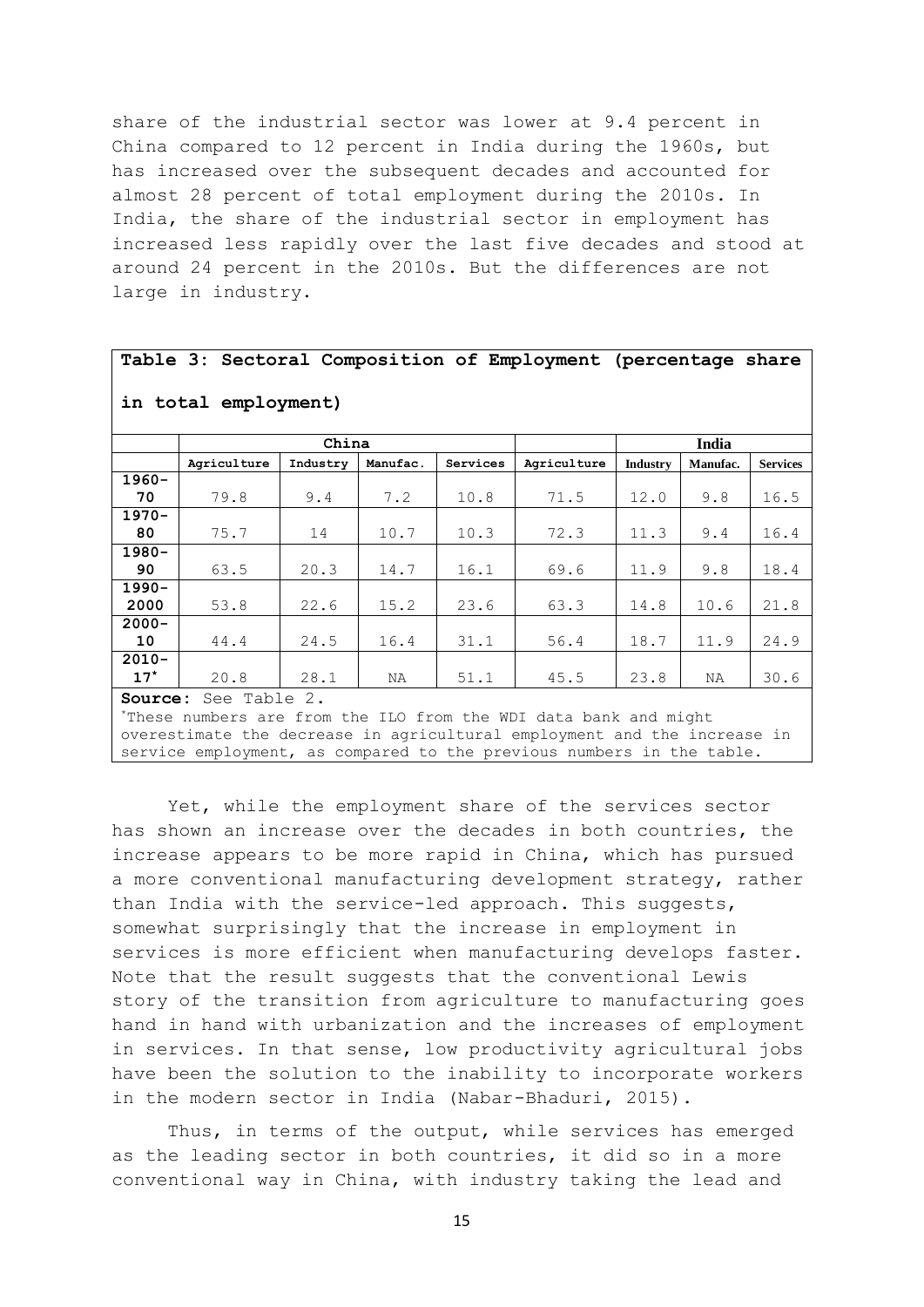promoting the process of urbanization. In terms of employment, agriculture continues to account for a significant share of total employment in both countries remaining a cushion for low productivity employment, though this share has declined more in China. The fact that more than 45 percent of total employment in India remains in agriculture appears to provide further support for findings of previous studies such as Rakshit (2009) regarding the smaller employment elasticity of the services sector. So, despite services emerging as the leading sector in India, the ability to transfer labor from agriculture to services has been more limited. As against this, the faster expansion of the industrial and manufacturing sectors in China may explain why the decrease in the concentration of employment in agriculture has been greater compared to India. This also suggests the limitations of a services-led development strategy.

| Table 4: Average growth of labor productivity per person<br>employed in India and China, 1950-2017 |       |      |                |  |  |
|----------------------------------------------------------------------------------------------------|-------|------|----------------|--|--|
| Average Labor Productivity Growth                                                                  |       |      |                |  |  |
|                                                                                                    | China |      | India          |  |  |
| $1952 - 60$                                                                                        |       | 6.5  | 2.5            |  |  |
| 1960-70                                                                                            |       | 1.8  | 2.9            |  |  |
| $1970 - 80$                                                                                        |       | 5.1  | 0.4            |  |  |
| 1980-90                                                                                            |       | 4.9  | 3.3            |  |  |
| 1990-2000                                                                                          |       | 7.5  | $\overline{4}$ |  |  |
| $2000 - 10$                                                                                        |       | 10.1 | 5.8            |  |  |
| $2010 - 17$                                                                                        |       | 8.1  | 5.7            |  |  |
| Source: See Table 1                                                                                |       |      |                |  |  |

Table 4 shows the average growth of labor productivity per person employed in China and India over time. Barring the 1960s, productivity has grown faster in China in each decade, even though India's productivity growth is impressive. The question to examine is to what extent the differences in the growth trajectories of the two countries can help to explain the differences in their labor productivity performance. In particular, the role of public investment seems to be crucial.

Figure 3 shows public investment as a percentage of GDP in India and China over the period from 1980 to 2014. The magnitude of public investment in China (relative to GDP) has been almost double that of India. For the period under consideration, public investment in China has generally been in the range of 15 to 20 percent of GDP. In India, the figure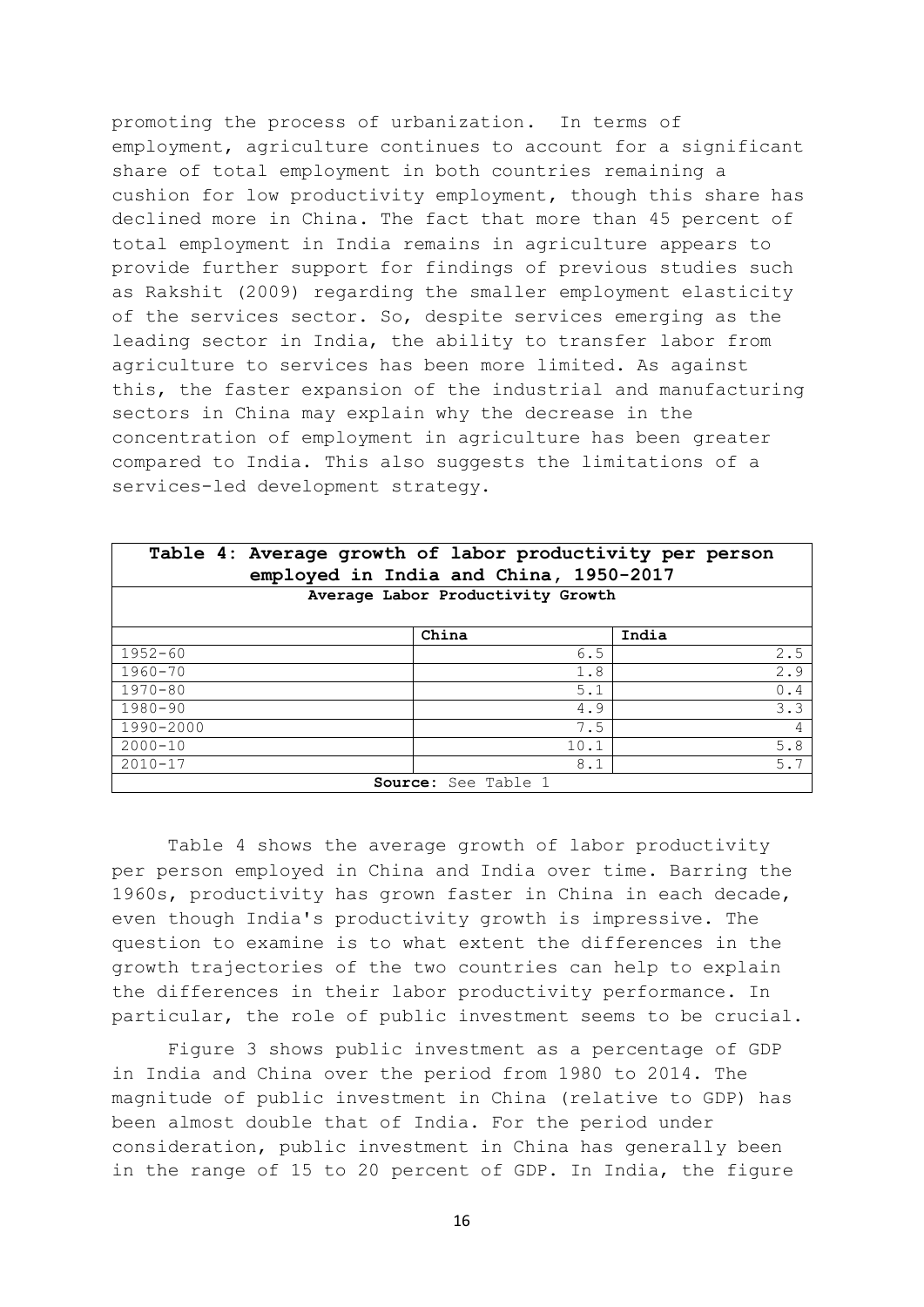was a little more than 10 percent of GDP in the 1980s, but has fallen and remained below 10 per cent of GDP since the 1990s, the decade in which India embarked upon economic liberalization.



**Figure 3 – Public Investment (% GDP)**

**Source**: World Development Indicators (WDI) database of the World Bank, China Statistical Yearbooks (various years) and authors' calculations.

This contrasts with the case of China, where public investment increased during the 1980s, the decade in which the Chinese leadership embarked upon economic liberalization in a cautious manner, while adopting deliberate policies to develop globally competitive large national companies. While the mid-2000s revealed a slight downward trend in this ratio with China adopting more pronounced liberalization measures, it reversed during 2008-10 in the wake of the global economic recession as China stepped up investment spending in the face of the slowdown in its manufactured exports. In India, the downward trend in public investment becomes more pronounced in the late 1990s, and continues into the early part of the 2000s, with the rise of disinvestment by the government from various public sector enterprises. This is also the period that coincides with the acceleration in the growth of the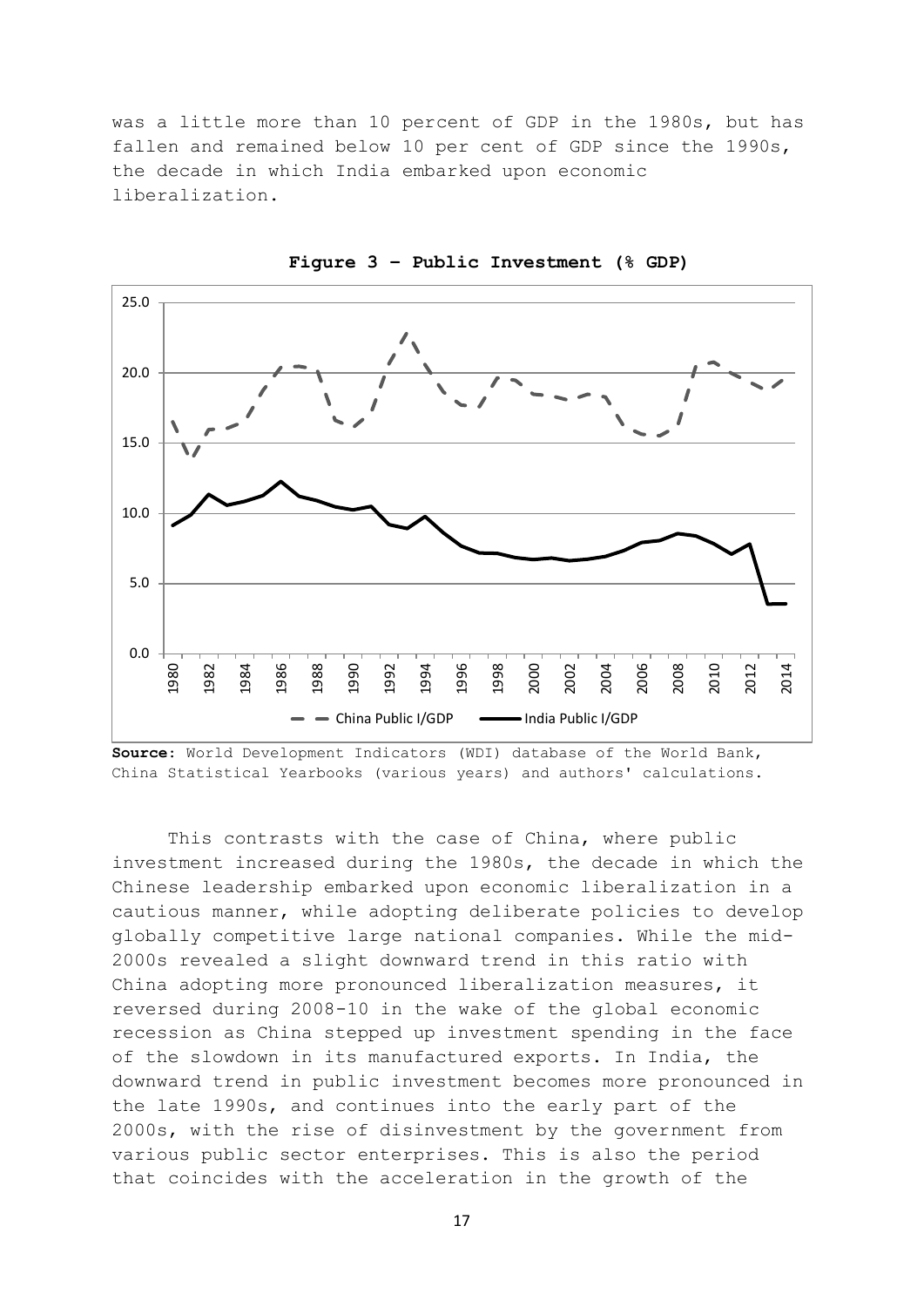services sector in India. The declining trend in the public investment ratio shows a marginal reversal in the latter half of the 2000s, but has subsequently again fallen to less than 5 percent of the GDP since 2013.

These trends in public investment highlight another important distinguishing aspect of the recent growth strategies of China and India. The higher public investment ratios for China show that the public sector has figured more prominently in China's manufacturing-led growth strategy. However, in India, the declining public investment ratio since the 1990s points towards the greater role played by the private sector in its services-led growth trajectory. This is all the more important in the context of the rediscovery of neo-mercantilist policies and the shrinking space for exportled development strategies, with important consequences for external sustainability.

#### **Implications of the growth trajectories for long-run productivity growth and external accounts**

Most analysis of economic growth suggests that Total Factor Productivity (TFP) is the main driver of economic growth, rather than emphasizing labor productivity.14A few studies have focused on Kaldor's first law for India and China. Kaldor (1966) asserted that there exists a strong positive relation between the growth of manufacturing output and the growth of GDP. The expansion of industrial production makes it possible to draw labor from sectors having open or disguised unemployment, and also provides advantages associated with increasing returns (economies of scale, learning-by-doing, external economies in production, etc.), which are not available in the agricultural sector.

The expansion of the industrial sector then creates a demand for services, which also spurs growth in the services sector. For India, Dasgupta and Singh (2006) find evidence supporting Kaldor's first law at the state level, while Roy (2013) and Sankaran and Samantaraya (2015) respectively find evidence of causality running from services growth to GDP growth, and from GDP growth to industrial growth. In the case

 $14$  On the limitations of the TFP literature see Felipe and McCombie (2013). In particular, it is essential to note that TFP might not be a measure of productivity.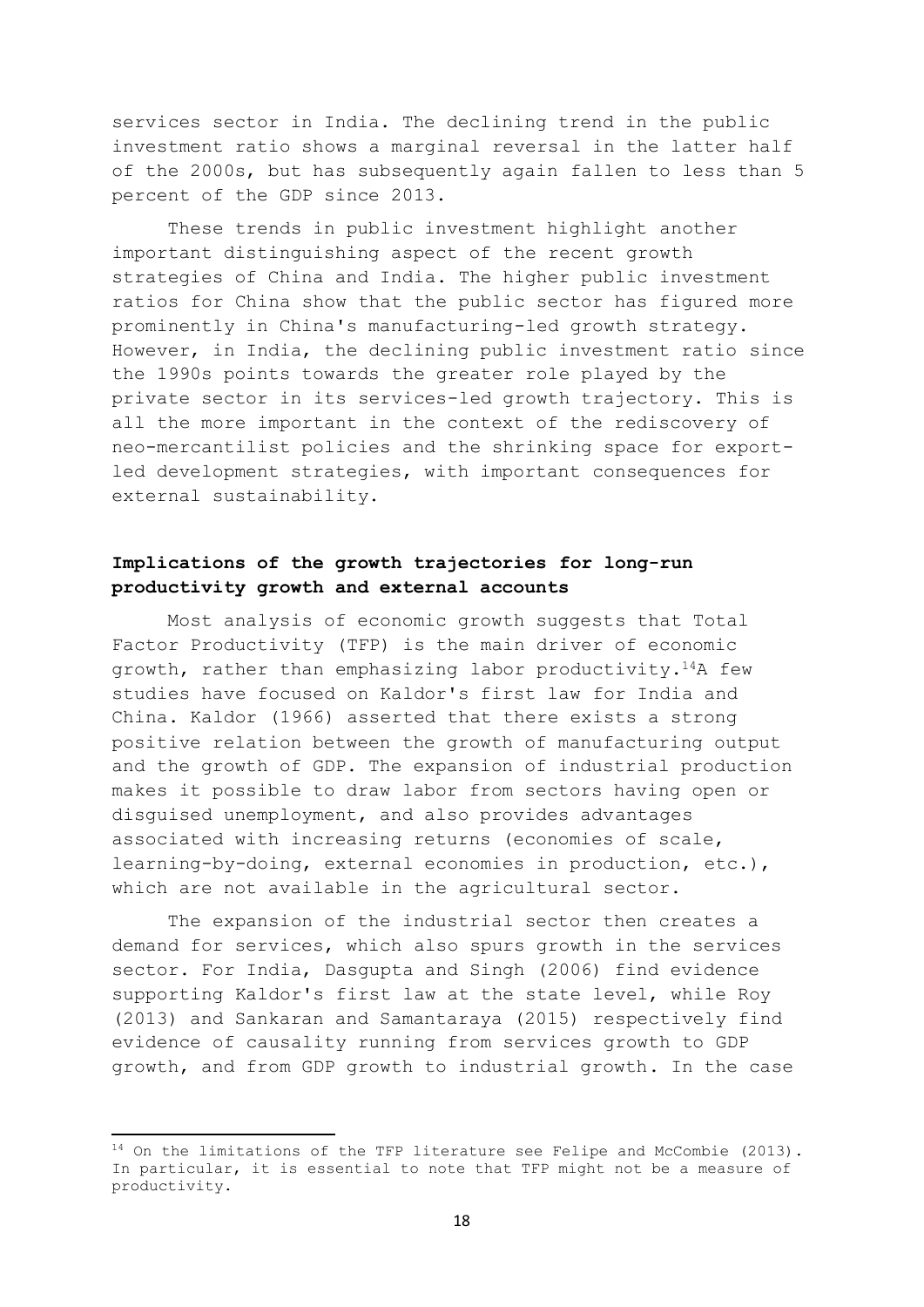of China, Hansen and Zhang (1996) and Jeon (2006) find evidence supporting Kaldor's first law.

Kaldor also focused on the relationship between manufacturing productivity growth and the growth of manufacturing output, which has come to be known as Kaldor's second law. The second law asserts that manufacturing productivity growth is positively related with the growth of the manufacturing sector, and presumably can be extended for the economy as a whole. That builds on previous work by Verdoorn (1949), and is known in the literature as Kaldor-Verdoorn's Law.

Verdoorn's law, which is a generalization of Kaldor's second law asserts that aggregate productivity growth is positively related with the growth of overall output. Verdoorn's law therefore captures the structural effect on productivity growth. The cyclical influence on productivity growth can be captured by Okun's law, which says that if an economy grows above its potential growth rate, unemployment will decrease, but less than proportionately to the excess of output growth over the potential growth rate. This is because productivity growth is pro-cyclical.

The results from our estimation for both countries are similar, thus, suggesting that the estimated Verdoorn and Okun coefficients are robust (see Appendix for estimation), and indicate relatively large Kaldor-Verdoorn effects of almost one to one increase in productivity associated to growth expansion. If the Kaldor-Verdoorn story holds, then conventional views that suggest that a slowdown and the possibility of a middle-income trap for developing countries is associated with an exogenous decrease in productivity seem implausible. One would have to look into other areas to understand the possibility of a growth slowdown. It seems clear that for many developing economies the balance of payments constitutes the main constraint on economic growth. One way of looking at both countries' comparative problems is to look at their export performance, and how the manufacturing versus services-led strategies cope with the external constraint.

Figure 4 shows the shares of services to goods exports and merchandise to total exports for the two countries, and includes the period after China's entry into the World Trade Organization (WTO). In China, merchandise exports have dominated total exports, accounting for around 90 percent of

19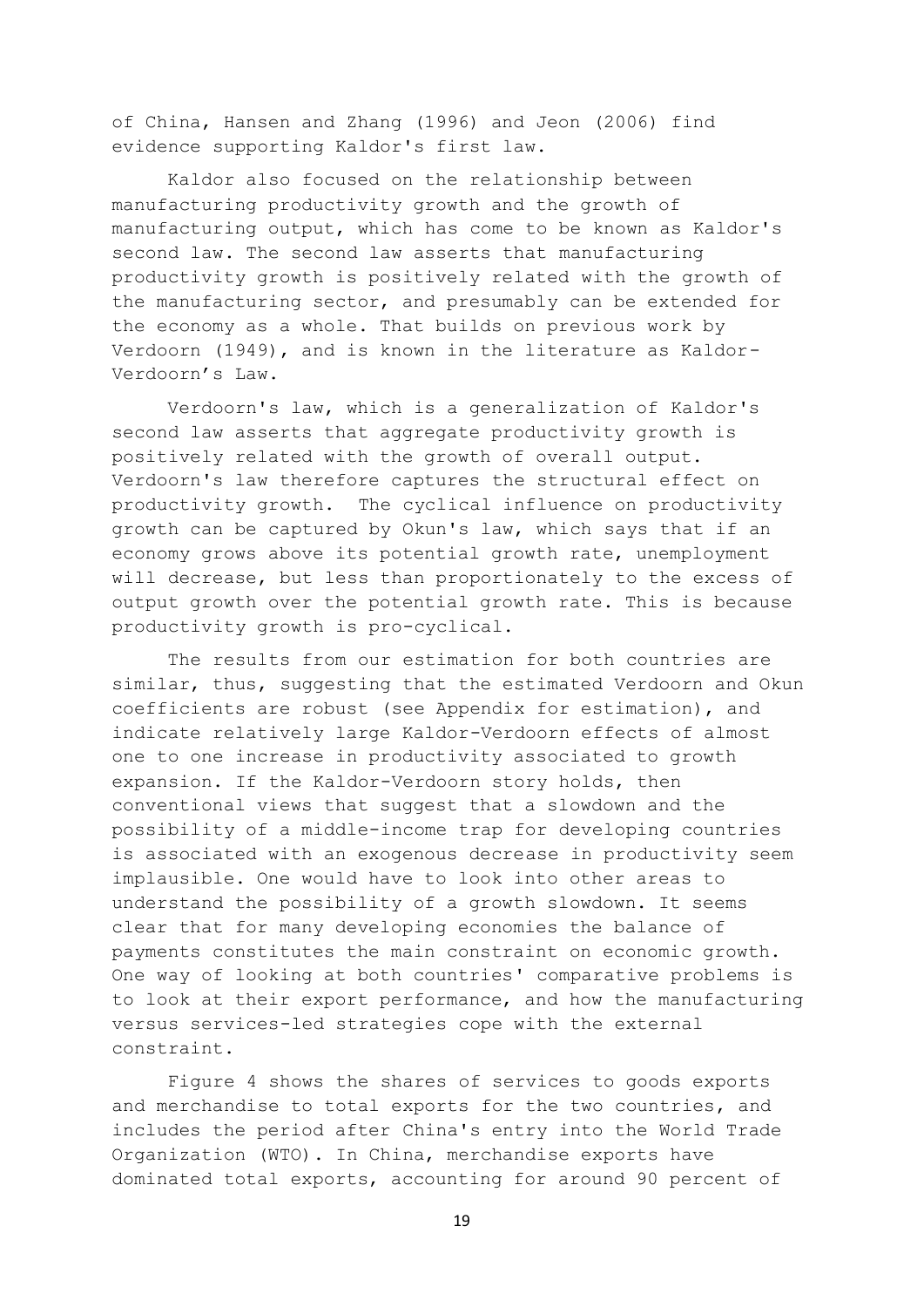total exports for the most part of this period, barring a brief period in the late-1990s and early 2000s. In the case of India, while merchandise exports also accounted for the larger share in total exports, this share has shown a downward trend since the late 1990s, and in the period shown, the service sector takes the lead. Since 2004, the average share of merchandise exports has been around 65 percent. The share of services exports has exceeded 30 percent of goods exports for most of the 2000s.



**Figure 4 – Service and Merchandise Exports (% Goods Exports)**

**Source**: World Development Indicators (WDI) database of the World Bank and authors' calculations.

An examination of the external accounts of the two countries reveals striking differences in their external performance and competitiveness. As Figure 5 shows, the Chinese current account has been in persistent surpluses since the 1990s, whereas the Indian current account has been in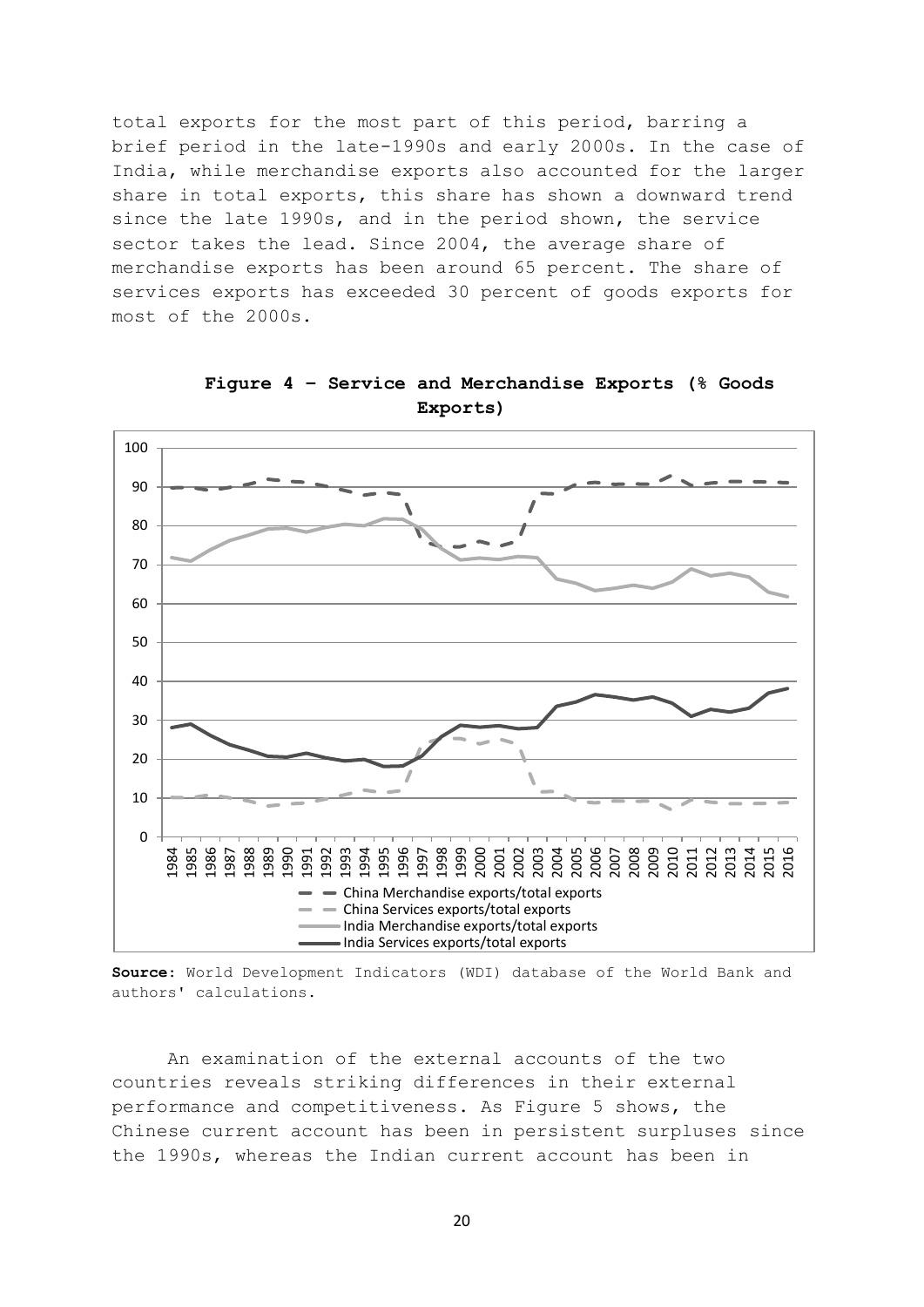persistently in deficit, with the exception of the early 2000s.



**Figure 5 – Current Account (% Goods Exports)**

**Source**: World Development Indicators (WDI) database of the World Bank and author's calculations.

The Chinese surpluses reflect a combination of factors. One factor is the growing integration of China into East Asian regional production networks, or Global Value Chains (GVCs), especially in the case of consumer electronics exports, and the prominence of foreign firms in Chinese exports. Firms that are headquartered in the US and European Union (EU) have tended to export intermediate goods from more advanced Asian economies to their Chinese affiliates. These intermediate goods are assembled into final goods in China and are then exported mainly to the US and EU countries (Tong and Zheng, 2008). Also, while China has certainly inserted itself in the GVCs, it is clear that it also pursues policies associated with promoting national champions, as in previous experiences of developmental states (Wade, 2016).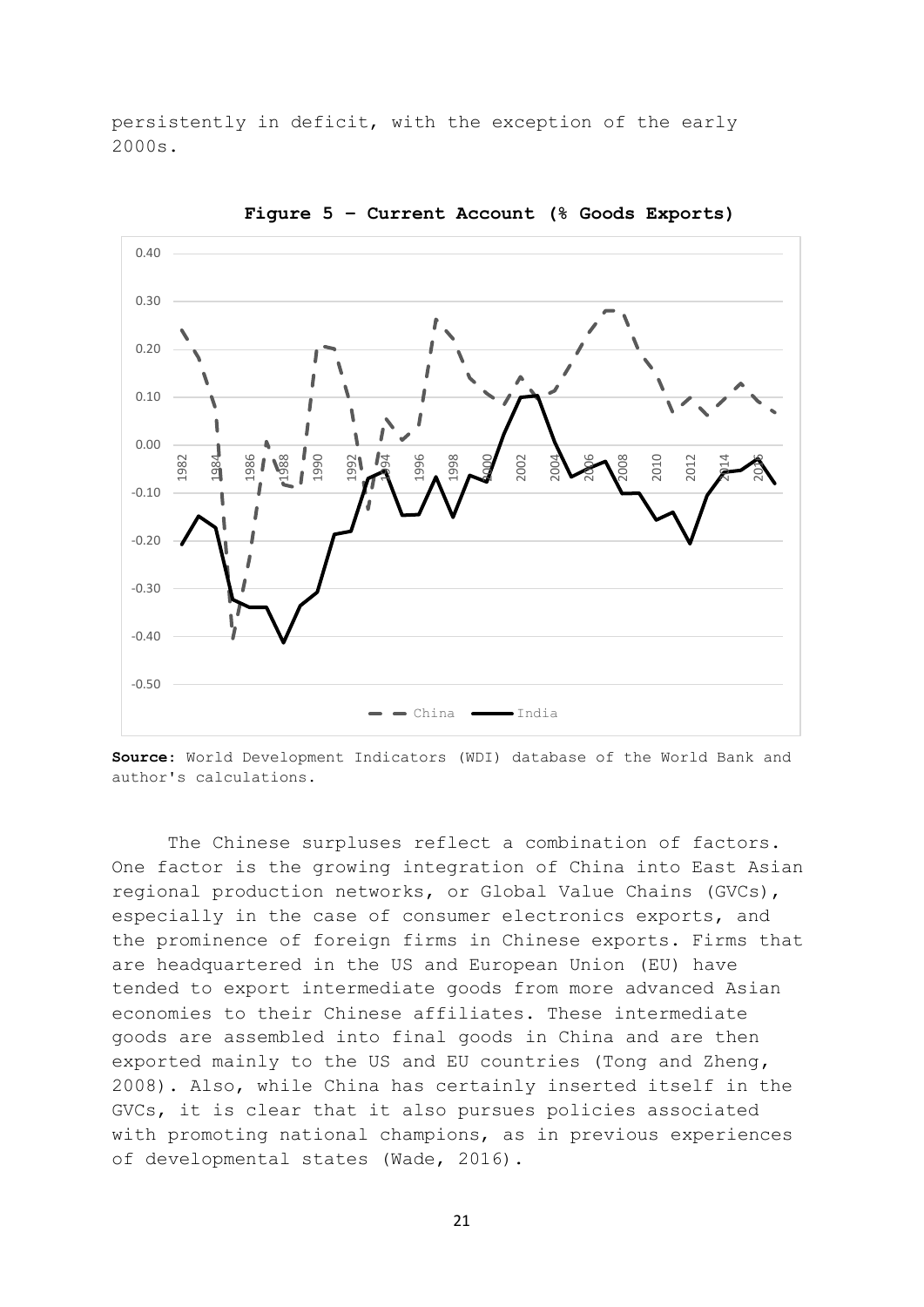Some authors have also emphasized the effects of a pegged exchange rate regime that has helped to keep the yuan or renminbi undervalued, while others suggest that high levels of domestic savings, and lower domestic consumption have contributed to the trade and current account surpluses in China (e.g. Makin, 2007; Song, Storesletten and Zilibotti, 2011). However, there are reasons to be skeptical about the role of the exchange rate in the successful upgrading of the Chinese productive structure and the export basket.<sup>15</sup> Note, while low real wages and a significant real depreciation of the currency in the early phases of liberalization might have played an important role in the initial growth process, the rapid rate of real wage growth in China, and higher inflation, has implied a significant appreciation of the real exchange rate, and that is true for most of the 2000s (Figure 6).



**Figure 6- Real Exchange Rate (1960 = 100)**

**Source**: International Financial Statistics (IFS) database of the International Monetary Fund and author's calculations.

<sup>15</sup>Both Gereffi (2009) and Felipe et al. (2010a) argue that industrial policies were central to the upgrading of the productive structure in China.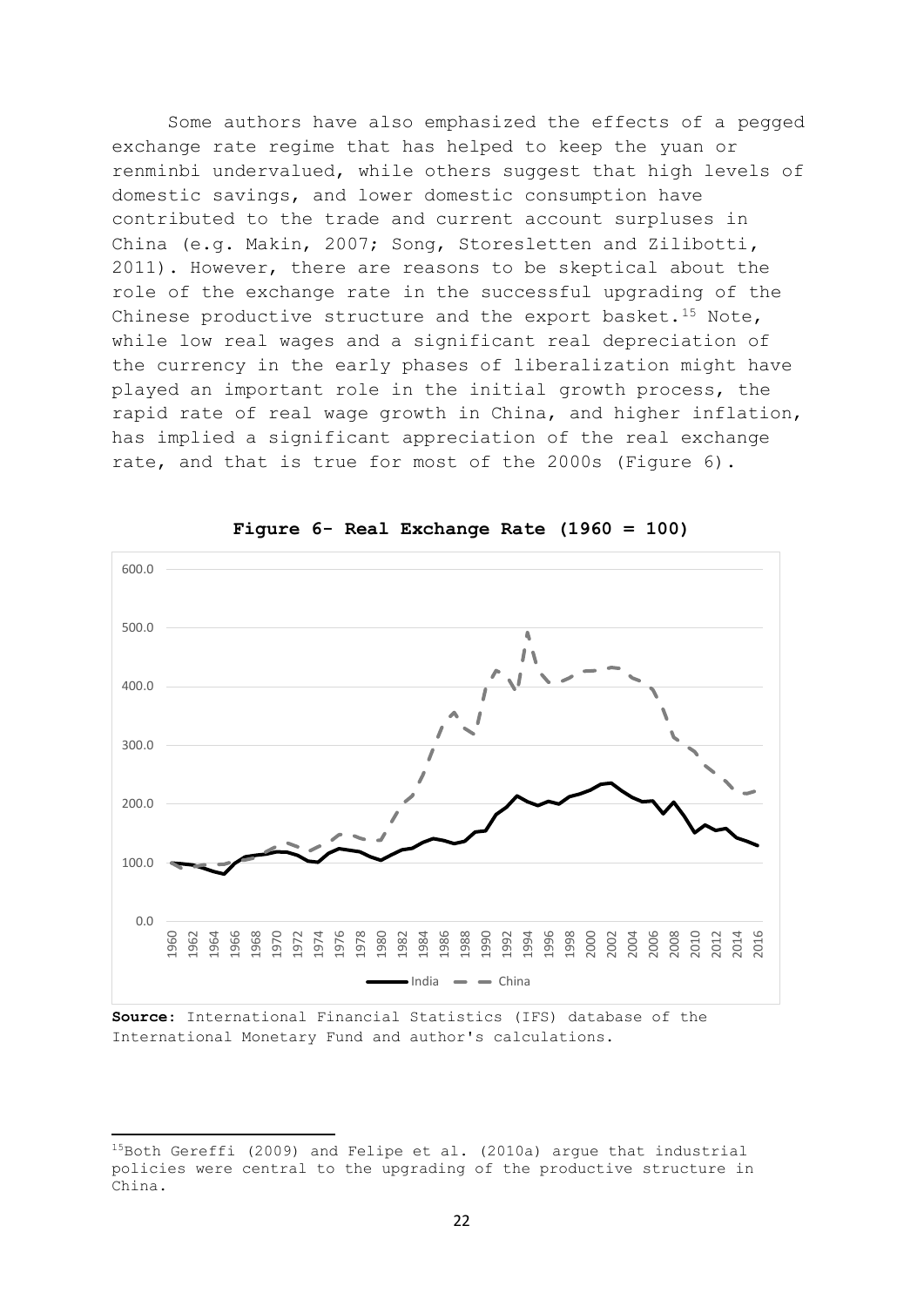In the case of Indian deficits, Nabar-Bhaduri (2018) has shown that the Indian trade deficits are a manifestation of a dependence on the imports of intermediate goods (both oil and non-oil), a rising import content of exports and a narrow export basket that has also mainly consisted of intermediate manufactured goods. The narrow composition of the export basket particularly with respect to manufactured exports has to some extent been the outcome of specific challenges that have arisen in the post-liberalization era such as reduced bank lending to the Indian commercial sector, the disappearance of development financial institutions, an underdeveloped private bonds market, persistence of inadequate infrastructure, antidumping measures and non-tariff barriers for industrial products in other countries, and the bias of the Indian government's fiscal concessions towards services.<sup>16</sup>

These persistent deficits have meant that India has relied on capital inflows to offset the trade deficits and sustain the current account deficit. An analysis of the composition of these capital inflows highlights elements of financial fragility entailed by these trade and current account deficits, and India's broader services-led trajectory. It is worthwhile analyzing the composition of Indian capital inflows. While other investment inflows accounted for the largest share during most of the 1990s, during the 2000s, the composition of capital inflows shifted towards Foreign Direct Investment (FDI) and portfolio investment, with the combined shares of these two categories surpassing the other investment category.

In several years in the 2000s, the share of portfolio inflows exceeded FDI inflows. The share of other investment inflows remained significant at more than 30 percent of total capital inflows in the 2000s, and post-2010, the share of this category has been steadily growing, accounting for more than 40 percent of total capital inflows. The main components under this category have consisted of external commercial borrowings, non-resident Indian (NRI) deposits and trade credit. These trends indicate a growing prominence of both short-term capital inflows, and debt-creating capital inflows in the Indian economy. While short-term portfolio inflows and external commercial borrowings may presently finance external

<sup>&</sup>lt;sup>16</sup>It must be noted that Felipe et al. (2010b) suggest that India, although less successful than China, has also pursued industrial policies that make its export basket more sophisticated than what it would be expected on the basis of its income per capita level.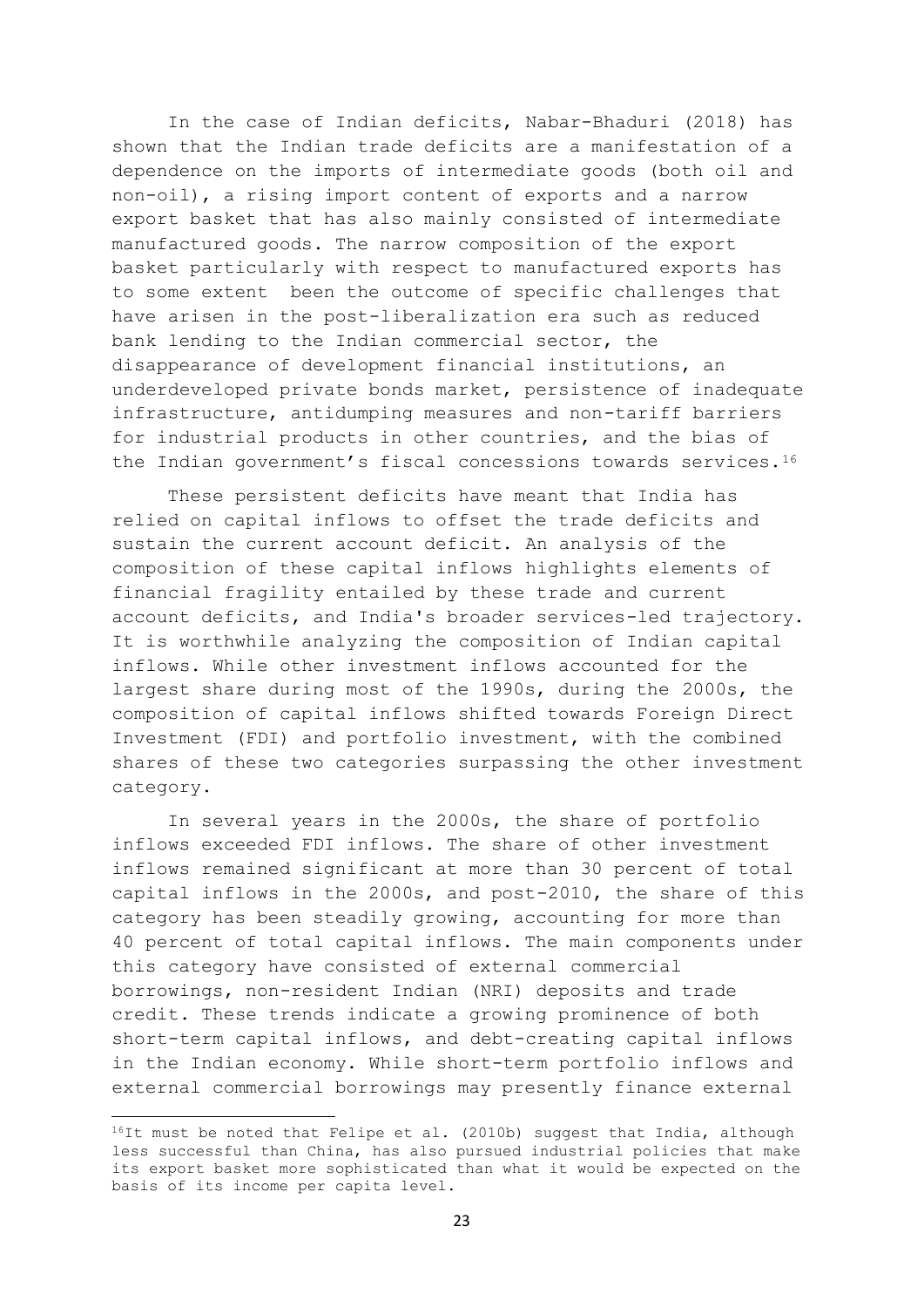deficits and aid credit expansion, an overdependence on capital inflows increases financial fragility by entailing sudden stop risks and could worsen external competitiveness through an appreciation of the real exchange rate. They also generate liabilities which must be paid off at a future date. Remittances have also played a significant role in closing the current account deficit.

While the Indian current account has been in persistent deficit, the Chinese current account has been for the most part in surplus. This would indicate that while external financial fragility is an issue for India, it should not be seen as a serious threat in the Chinese case. However, it is important to notice in this context that the trade surplus shrank significantly in China, and that both a development strategy more reliant on domestic market within the context of trade conflicts with the United States suggest that the conventional export-led strategy has reached its limits.



**Figure 7 – Guidotti-Greenspan Ratio**

**Source**: World Development Indicators (WDI) database of the World Bank and authors' calculations.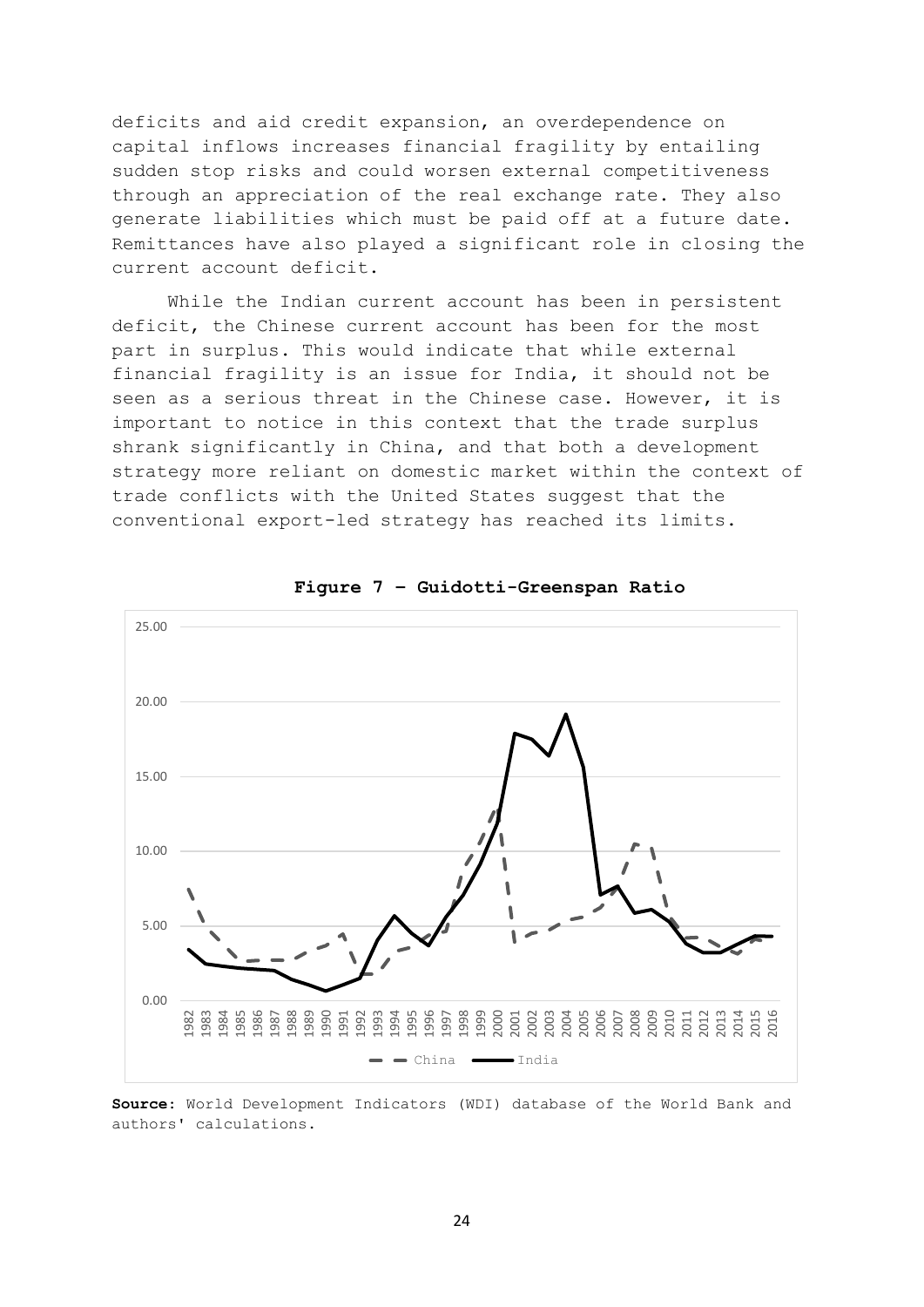Both countries are far from being close to a currency crisis. Figure 7 shows the Guidotti-Greenspan ratio (the ratio of reserves to short-term external debt) for China and India. The Guidotti-Greenspan rule says that a country should hold an amount of reserves equal to its short-term external debt. In a situation in which a country is holding an amount of reserves exactly equal to its short-term debt, the Guidotti-Greenspan ratio would be one. Both countries meet the Guidotti-Greenspan rule, with the ratio in both countries being greater than one, standing at 3.87 in China and 4.32 in India in 2016. For India, the exceptions are 1990 and 1991, the time when the country was experiencing a balance of payments crisis.<sup>17</sup>

More importantly, in China the strategy of internationalizing the yuan, and the desire to make it an international reserve currency, have created additional opportunities for a rising middle and higher middle class to diversify their portfolios. The result has been a significant loss of reserves in the last few years, which do not endanger the external situation in the short run, but raise questions about the limits to the Chinese catching up process. In our view, it is the external constraint, and the rising awareness in the United States that has led to a shift to more managed trade.

There might be a middle-income trap after all, but the main reason for its preponderance is neither technological, as Kaldor-Verdoorn suggest, nor demography. It is the result of the balance of payments constraint, and the necessity to borrow in foreign currency. The current era of financialization, and low interest rates in the center, particularly in the United States, however, has opened space for developing countries to borrow in domestic currencies. In that respect, the argument put forward by Grabel (2017), who suggests that the current era of emergent incoherence fosters somewhat surprisingly stability, seems relevant. This seems to have allowed for an expansion of the developmental space for peripheral countries, something that would have been unconceivable at the beginning of the century.<sup>18</sup>

1

<sup>&</sup>lt;sup>17</sup> For an analysis that puts the emphasis of currency crises on the external accounts, rather than the fiscal accounts, and the role of debt in foreign currency see Cline and Vernengo (2016).

<sup>18</sup> See, for example, Wade (2003), who noted the significant limits to development strategies in the periphery with the creation of the World Trade Organization (WTO).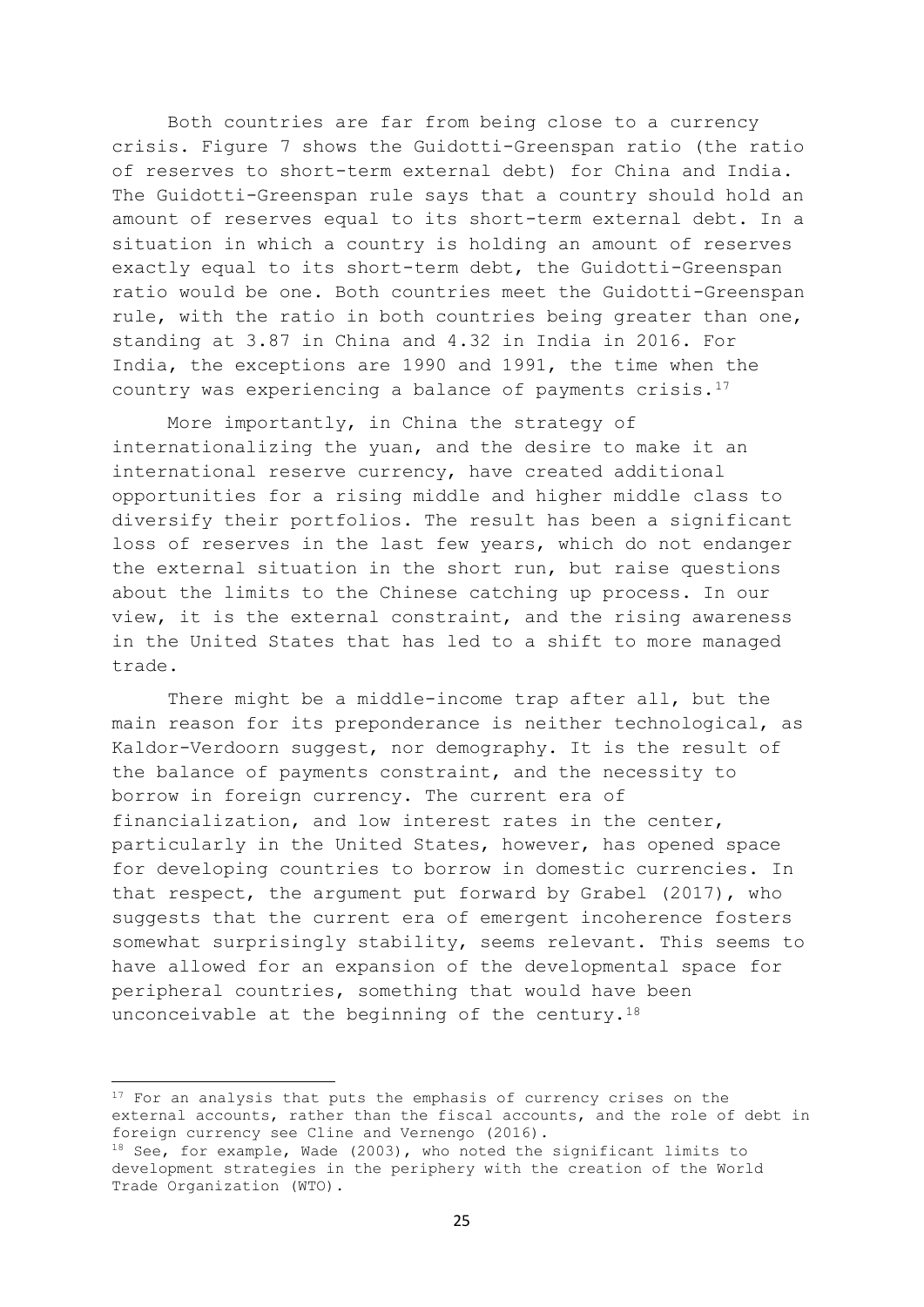#### **Conclusion**

While it seems reasonable to assume that some of the predictions about the rise of China and India, and particularly about the changes to the Sinocentric world economic order are exaggerated, it is important to understand the relative rise of the two countries in comparative perspective. It is clear that to some degree the current success of both economies was associated not with the simple policy rules of the Washington Consensus, in which privatization, liberalization and deregulation played a central role. While significant liberalization did take place, the role of the State, through direct public investment, and through several forms of indirect policy intervention, has been key for fast growth and the catch-up process with the West. It is clear that China has what has been termed in the literature as a developmental state, but it is less clear that this is the case in India.

Also, it is important to emphasize that while growth has been high in both countries, the ability to incorporate workers, and integrate into the global value chains has been markedly different, with the more traditional industrialization strategy of China faring better than the service-led model of India. Not only in terms of employment generation, but also in terms of gains in productivity, and export performance, the industrialization strategy seems more conducive to catching-up.

In part, the geopolitical preoccupations of the Chinese State, the symbiotic relation with the United States for a long period, until recently, and the need for natural resources, which led to a process of internationalization of Chinese economic interests in other peripheral areas of the world, has implied a development strategy similar to the developmental state model that countries like Japan and South Korea had adopted in the past. Whether that model would be enough to promote catching-up or lead to a middle-income trap, in the current international environment, is unclear, but it seems that if a limit were to arise it would be from the balance of payments constraint. That is certainly not on the near horizon.

The case of India is more complex, since the developmental strategy pursued is less conventional, and, in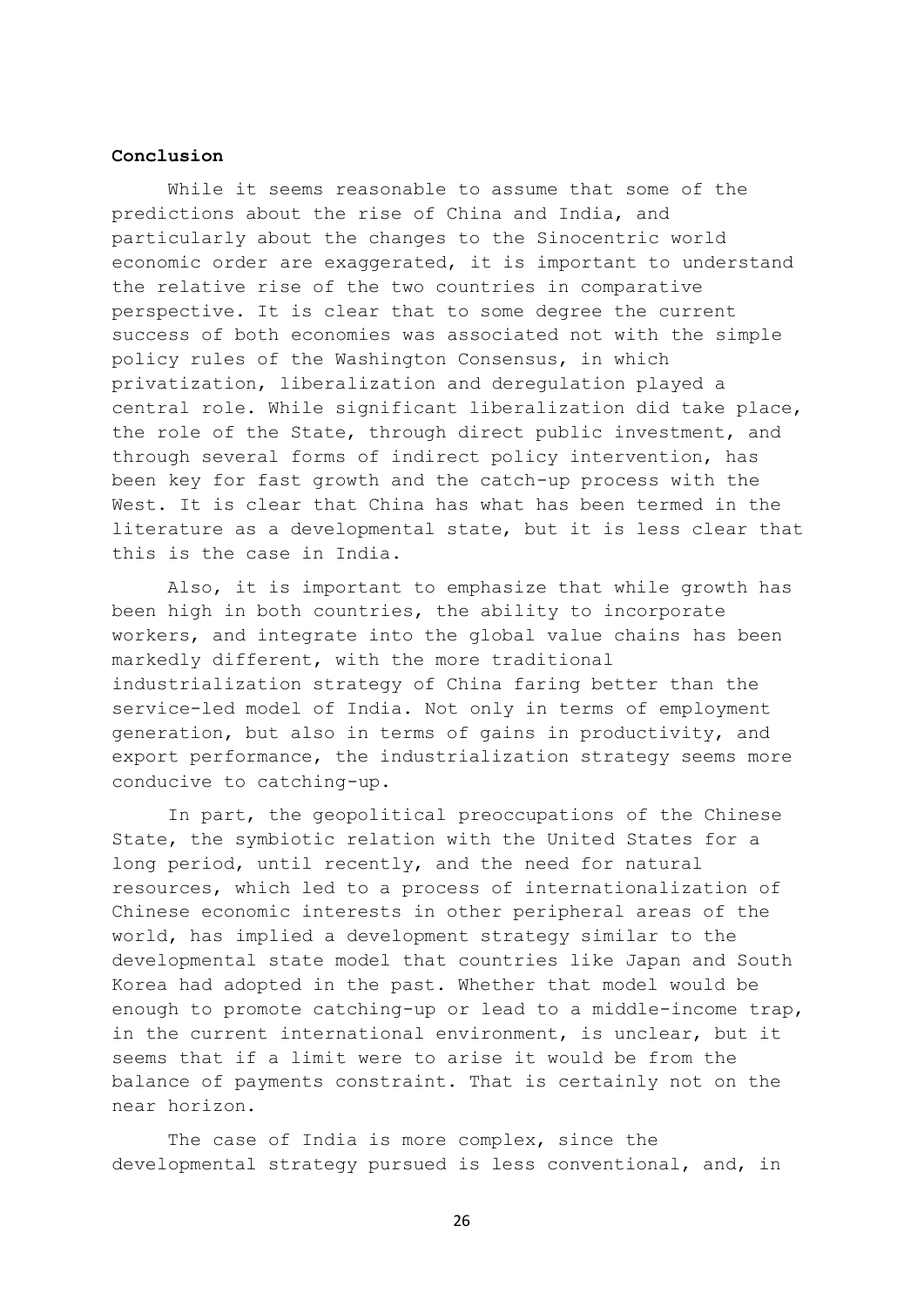spite of higher rates of growth in the very recent past, it is more prone to external limitations. India has yet to unleash the process of structural transformation of the agricultural sector, that would lead to a significant increase of employment, and the expansion of mass consumption in the domestic market, the hallmark of industrialization and development. The absence of a clear state-led plan in that direction, and the absence of successful development experiences that have not used some of these strategies, suggests that a middle-income trap scenario is more likely in the Indian case.

#### **Bibliography**

Acemoglu, D., and Robinson, J. 2012. *Why Nations Fail: The Origins of Power, Prosperity and Poverty.* Crown Business, New York.

Aziz, J.2008. "Deconstructing China's and India's Growth: The Role of Financial Policies. Indian Council for Research on International Economic Relations (ICRIER) Working Paper No. 224.

Bhattacharyay, B.N., and Bhattacharyay, M. "Trend Patterns of Growth, Development, Achievements of China and India: A Comparative Analysis." *Center for Economic Studies and Ifo Institute Working Paper* No. 5788.

Block, F. 2008. "Swimming against the current: The rise of a hidden developmental state in the United States." *Politics and Society* 36(2):169-206.

Bloom, D., and Williamson, J. 1998. "Demographic Transition and Economic Miracles in Emerging Asia," *World Bank Economic Review*, 12(3): 419-456.

Bosworth, B. and Collins, S. 2008. "Accounting for Growth – Comparing China and India," *Journal of Economic Perspectives*,  $22(1): 45-66.$ 

Cline, N., and Vernengo, M. 2015."Interest rates, terms of trade and currency crises: Are we on the verge of a new crisis in the periphery?" Working Paper 388, UMass Amherst.

Cohen, S., and Zysman, J. 1987. *Manufacturing Matters The Myth of the Post-Industrial Economy. Basic Books, Inc. United States of America.* 

Dasgupta, S., and Singh, A. 2006. "Manufacturing, Services and Premature Deindustrialization in Developing Countries. A Kaldorian Analysis." UNU WIDER Research Paper No. 2006/49.

Eichengreen, B., Park, D. and Shin, K. 2012. "When Fast Growing Economies Slow Down: International Evidence and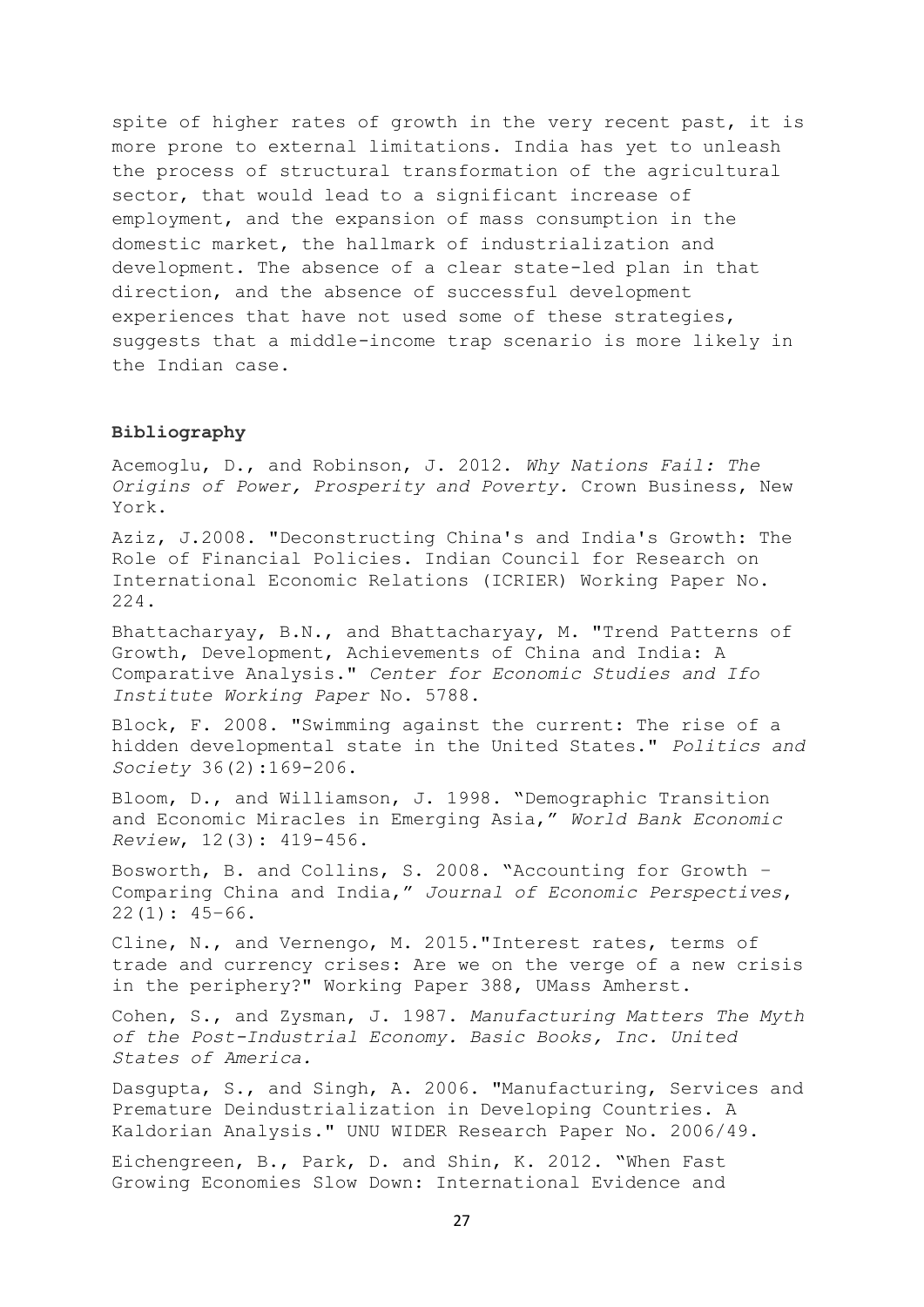Implications for China". *Asian Economic Papers* 11:1. The Earth Institute at Columbia University and the Massachusetts Institute of Technology.

Felipe, J., Laviña, E., and Fan, E. 2008. "The Diverging Patterns of Profitability, Investment and Growth of China and India during 1980-2003." *World Development* 36(5):741-774.

Felipe, J., Kumar, U., and Abdon, A.2010a. "Why has China succeeded? And why it will continue to do so", Levy Economics Institute of Bard College, Working Paper No 611.

Felipe, J., Kumar, U., and Abdon, A. 2010b. "Exports, Capabilities, and Industrial Policy in India," Levy Economics Institute of Bard College, Working Paper No 638.

Felipe, J., and McCombie J.S.L. 2013. *The Aggregate Production Function and the Measurement of Technical Change: 'Not Even Wrong'.* Edward Elgar Publishing Limited, Cheltenham, UK.

Felipe, J., Mehta, A., and Rhee, C. 2014. "Manufacturing matters...but it's the jobs that count." *ADB Economics Working Paper* No. 420.

Ferguson, N., and Schularick, M. 2009. "The End of Chimerica." *Harvard Business School BGIE Unit Working Paper No.10-037.*

Ferguson, N. 2011. *Civilization: The West and the Rest.*  Penguin Group (USA) Inc., New York*,* U.S.A.

Freitas, F., and Serrano, F. 2015. "Growth rate and level effects, the stability of the adjustment of capacity to demand and the Sraffian supermultiplier." *Review of Political Economy*  27(3):258-281.

Gabor, D. 2018. "Goodbye (Chinese) Shadow Banking, Hello Market-Based Finance." *Development and Change* 49(2):394-419.

Gereffi, G. 2009. "Development Models and Industrial Upgrading in China and Mexico." *European Sociological Review* 25(1):37-51.

Ghosh, Jayati. 2015. "Is the game up for China's much emulated growth model?" *The Guardian*, 23 August 2015.

Gordon, Robert. 2016. *The Rise and Fall of American Growth.*  Princeton University Press, Princeton, N.J.

Grabel, I. 2017. *When Things Don't Fall Apart: Global Financial Governance and Developmental Finance in an Age of Productive Incoherence.* MIT Press, USA.

Hausmann, R., and Hidalgo, C. 2011. "The network structure of economic output." *Journal of Economic Growth,* 16(4):309-342.

Hansen, J.D., and Zhang, J. 1996. "A Kaldorian Approach to Regional Economic Growth in China." *Applied Economics* 28:679- 685.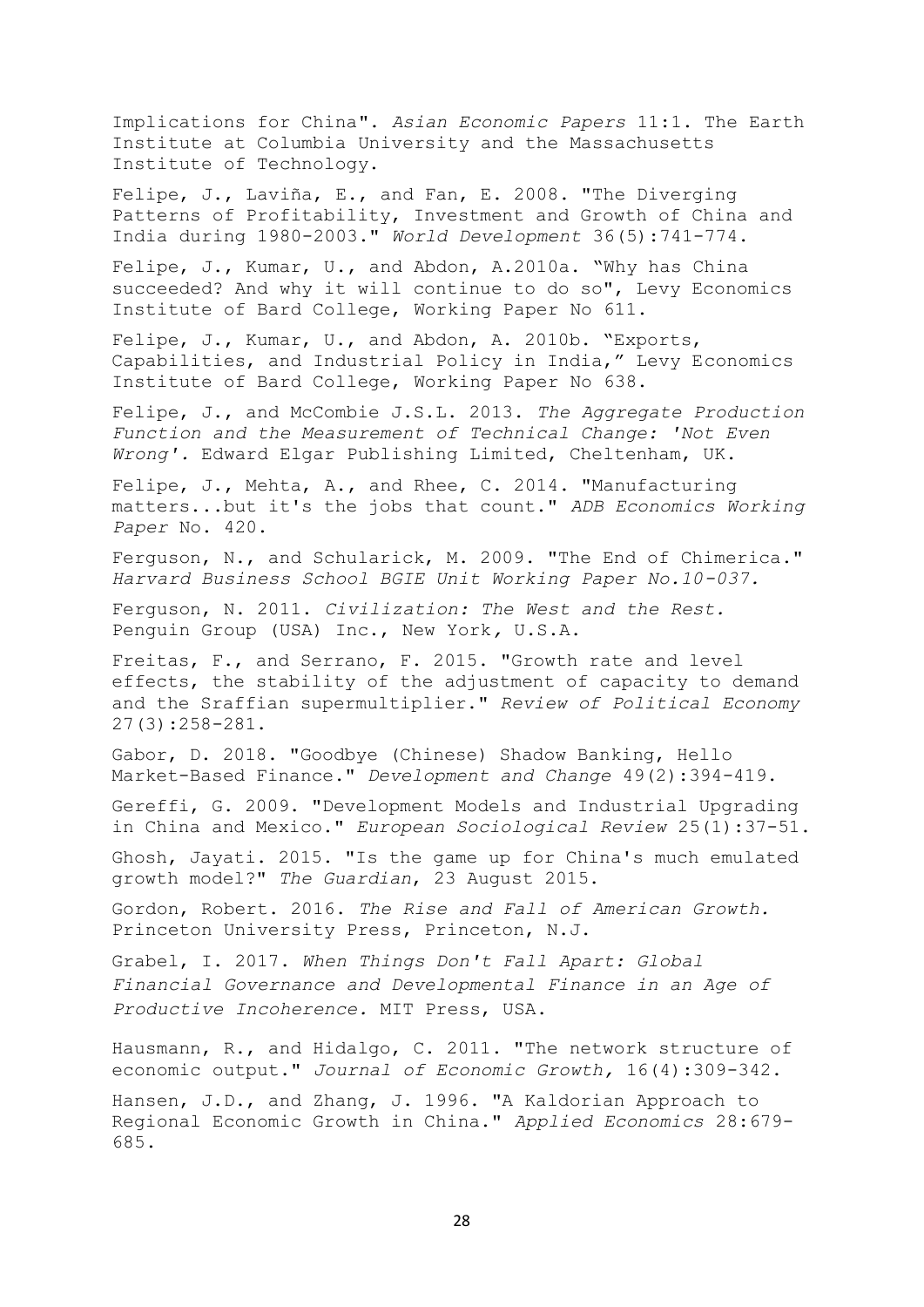Hemphill, T. and White, G. 2013. "China's National Champions: The Evolution of a National Industrial Policy — Or a New Era of Economic Protectionism?" *Thunderbird International Business Review*, 55(2): 193-212.

Herd, R., and Dougherty, S. 2007. "Growth Prospects in China and India Compared." *The European Journal of Comparative Economics* 4(1): 65-89.

Huang, Y. 2006. "Assessing Financing Constraints for Domestic Private Firms in China and India: Evidence from the WBES Survey." *Indian Journal of Economics and Business, Special Issue China and India* (2006):69-92.

Huang. H. 2017. "Chinese Shadow Banking and Its Impact on the US Economy." *Review of Banking & Financial Law*, 37(I): 2-17.

Jeon, Y. 2006. "Manufacturing, Increasing Returns and Economic Development in China, 1979-2004: A Kaldorian Approach." University of Utah Department of Economics Working Paper No. 2006-08.

Kaldor, N. 1966. "Causes of the Slow Rate of Economic Growth in the United Kingdom." In *The Essential Kaldor ed. F. Targetti and A.P. Thirlwall: 282-310.London: Gerald Duckworth. 1989.*

Makin, A. 2007. "Does China's Huge External Surplus Imply an Undervalued Renminbi?" *China and World Economy* 15(3):89-102.

Mishra, S., Lundstrom, S. and Anand, R. 2011. "Service Export Sophistication and Economic Growth," Policy Research Working Paper 5606, World Bank.

Mukherji, J. 2005. "The Causes of Differential Development: Beyond Regime Dichotomies." In Friedman, E., Gilley B. (eds.) *Asia's Giants.* Palgrave Macmillan, New York.

Nabar-Bhaduri, S. 2011. "What Lies Beneath: A Case for Disaggregated Analysis in Evaluating Structural Policy Shifts." *International Journal of Political Economy* 40(1):69- 85.

Nabar-Bhaduri, S. 2012. "Free Trade and Inclusive Development: Lessons from the Indian Experience." *Pardee Issues in Brief* No. 23.

Nabar-Bhaduri, S. 2015. "No easy balancing act: reducing the balance of payments constraint, improving export competitiveness and productivity, and absorbing surplus labour - the Indian experience." *Review of Keynesian Economics*  3(4):536-566.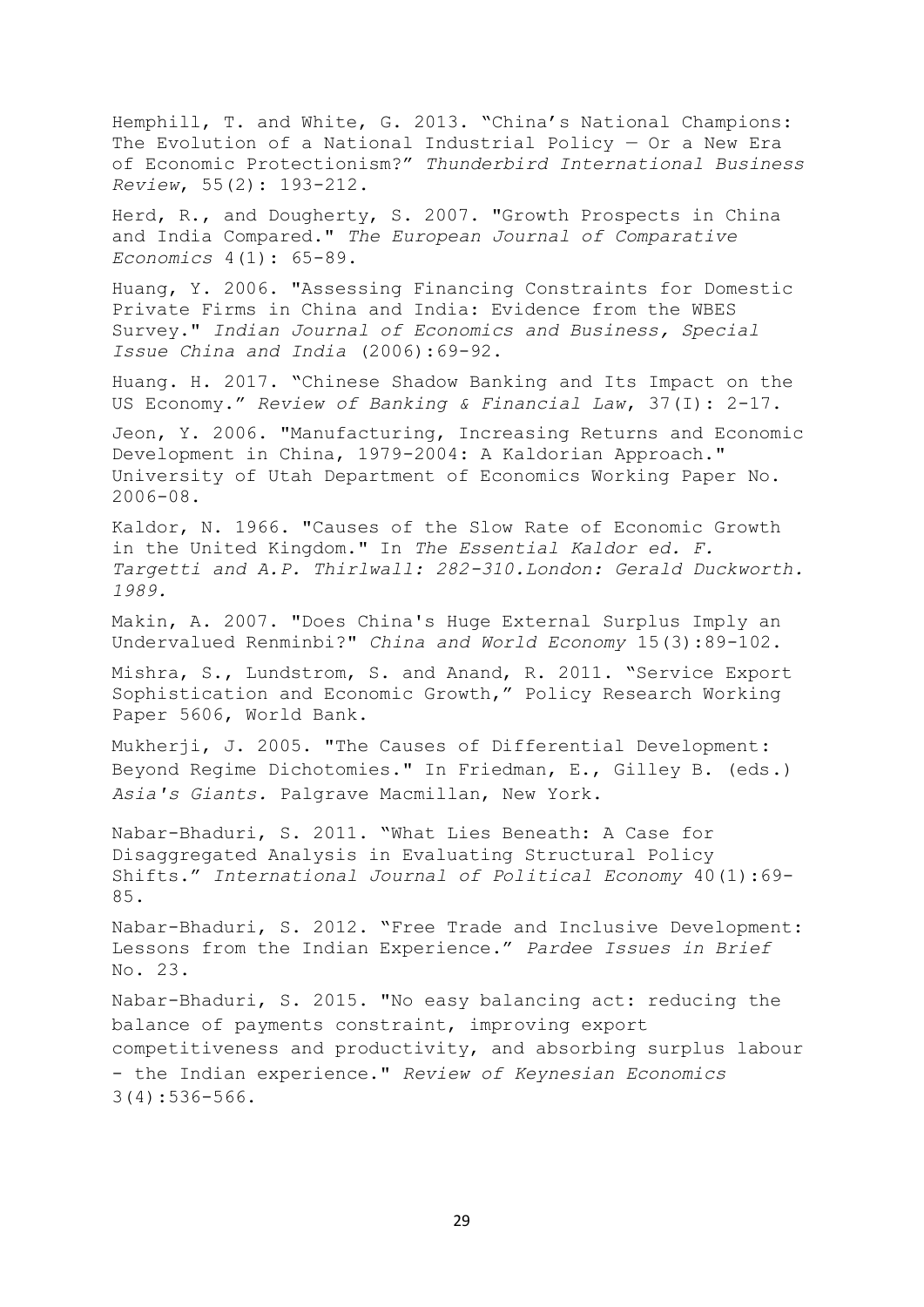Nabar-Bhaduri, S. 2018. "Not Sustainable: India's Trade and Current Account Deficits." *Development and Change* 49(1):116- 145.

Nayyar, D. 2006. "Economic Growth in Independent India: Lumbering Elephant or Running Tiger?" *Economic and Political Weekly* 41(15):1451-1458.

Nolan, P. 2012. *Is China Buying the World? Polity Press,*  Cambridge, UK.

Nolan, P. 2014. "Globalization and Industrial Policy: The Case of China." *The World Economy* 37(6):747-764.

Palma, J.G.2008. "Deindustrialization, 'Pre-mature' deindustrialization and the Dutch Disease." In Durlauf, S.N., Blume, L.E. (eds.) *The New Palgrave Dictionary of Economics*. Palgrave Macmillan, London.

Panagariya, A.2003. "India in the 1980s and 1990s: A Triumph of Reforms." *IMF Working Paper No* 04/43.

Prime, P.B. 2009. "China and India Enter Global Markets: A Review of Comparative Economic Development and Future Prospects." *Eurasian Geography and Economics* 50(6):621-642.

Rakshit, Mihir. 2009. "Services-Led Growth: the Indian Experience." In *Macroeconomics of Post-Reform India: Selected Papers*, Vol 1, by Mihir Rakshit,140-178. Oxford University Press.

Rodrik, D. 2016. "Premature deindustrialization," *Journal of Economic Growth* 21(1):1-33.

Roy, Amrita. 2013. "Kaldor's Growth Law and the Growth of the Service Sector." *Empirical Economics Letters* 12(12):*1321-1328.*

Saez, L. 2004. *Banking Reform in India and China.* Palgrave Macmillan US.

Salacuse, J. 1999. "From Developing Countries to Emerging Markets: A Changing Role for Law in the Third World." *International Lawyer*, 33(4): 875-890.

Sankaran, A., and Samantaraya, A. 2015. "Does Kaldor's hypothesis hold in India?" *The Journal of Developing Areas*  49(4):59-67.

Smith, M. 2012. "Demand-led growth theory: A Historical Approach." *Review of Political Economy* 24(4):543-573.

Song, Z., Storesletten, K., and Zilibotti, F. 2011. "Growing like China." *American Economic Review* 101(1):196-233.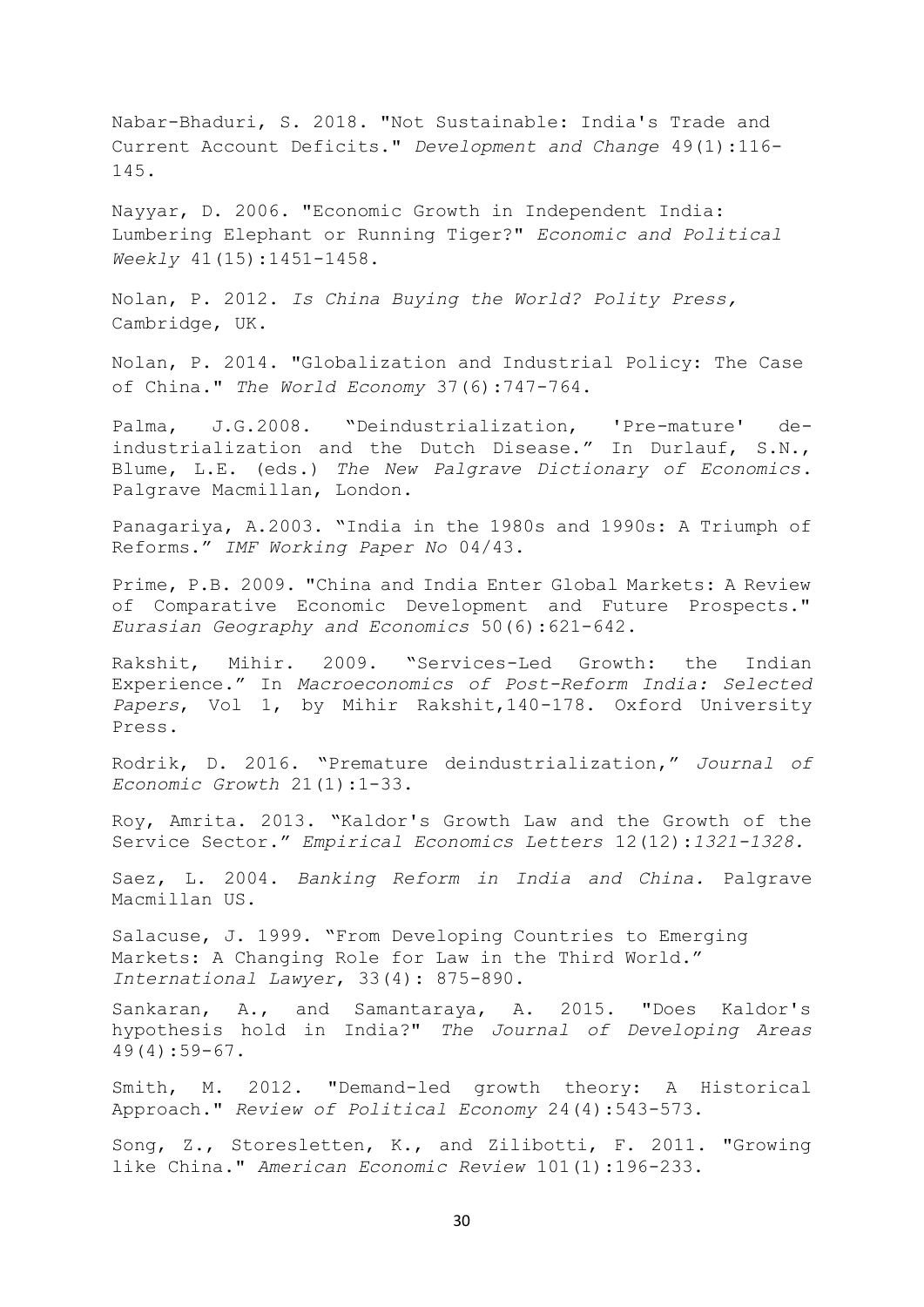Swamy, S. 2006."Financial system constraints in China and India: A Comparative Perspective." *Indian Journal of Economics and Business, Special Issue China and India* (2006):1-18.

Tong, S., and Zheng, Y.2008. "China's Trade Acceleration and the Deepening of an East Asian Regional Production Network." *China and World Economy* 16(1):66-81.

Uchitelle, L. 2017. *Making It: Why Manufacturing Still Matters. The New Press, New York.* 

Verdoorn, J.P. 1949. On the factors determining the growth of labour productivity. In *Italian economic papers, Vol. II, ed. L. Pasinetti. Oxford: Oxford University Press.*

Wade, R. 2016. "Industrial Policy in Response to the Middle-Income Trap and the Third Wave of Digital Revolution." Global Policy, 7(4): 469-480.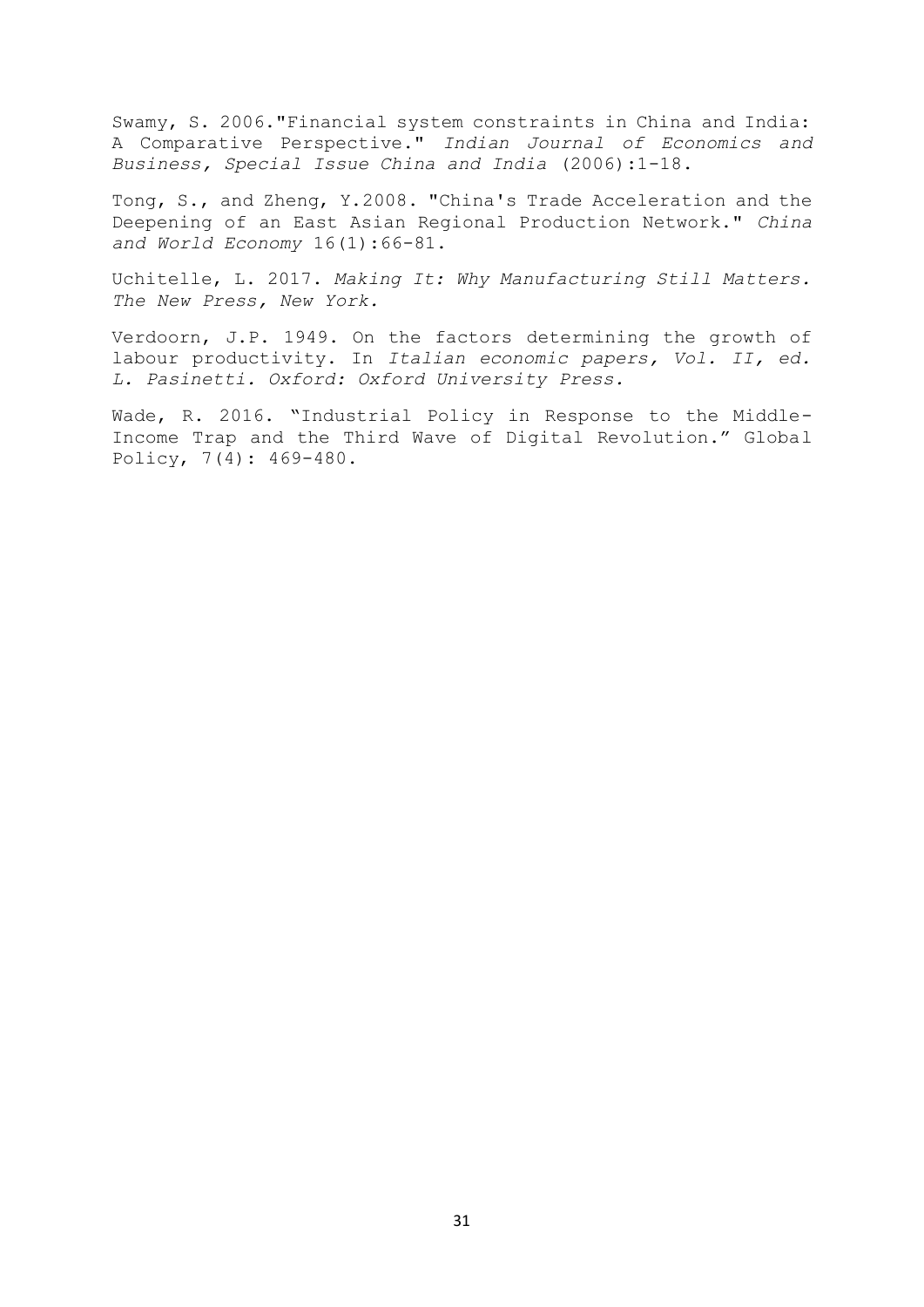#### **Appendix**

There are no estimates of Verdoorn effects for China and India, and also no joint estimated of Okun and Verdoorn effects. Rada and von Arnim (2012) use a model which emphasizes the importance of a growing share of formal sector employment to examine possible macroeconomic policies that could sustain structural transformation in China and India, and they use Verdoorn effects in their simulation results. We try to estimate some preliminary results for both Okun and Verdoorn effects on both countries, providing empirical support for their simulation model.

The methodology adopted in this paper for the estimates for India and China's Okun and Verdoorn and Okun effects follows Jeon and Vernengo (2008). The method tries to separate the cyclical or short-run effects (Okun) from the structural or long-term effects (Verdoorn). Note that Okun's Law implies that productivity is pro-cyclical, and the Kaldor-Verdoorn suggests that productivity trends results from output growth. The method adopted precludes the need for finding potential output, and requires a partitioned regression. The equation estimated is given by:

#### $p = a + bg + bc\Delta u$

In the equation p stands for labor productivity, g for GDP growth and  $\Delta u$  is the change in unemployment. The Verdoorn coefficient, b, is directly observable in the equation, and the Okun coefficient, c, must be calculated after running the regression by dividing the joint coefficient bc by b. A partitioned regression is used to obtained a change in unemployment that is not correlated with GDP growth. The regression results for both the OLS and partitioned regression estimations suggested the presence of autocorrelation. To correct for autocorrelation, the Cochrane-Orcutt transformation was used.

The data used in the analysis are from the World Development Indicators (WDI) database of the World Bank. For each country, the estimation covers the period from 1993 to 2017, and the dependent variable is labor productivity. For China, the estimated Verdoorn effect remains 0.89 and statistically significant at the 5 percent level in the partitioned regression estimation, with the change in the unemployment rate modified to be uncorrelated with GDP growth. For India, the estimated Verdoorn effect is 0.88. However, the